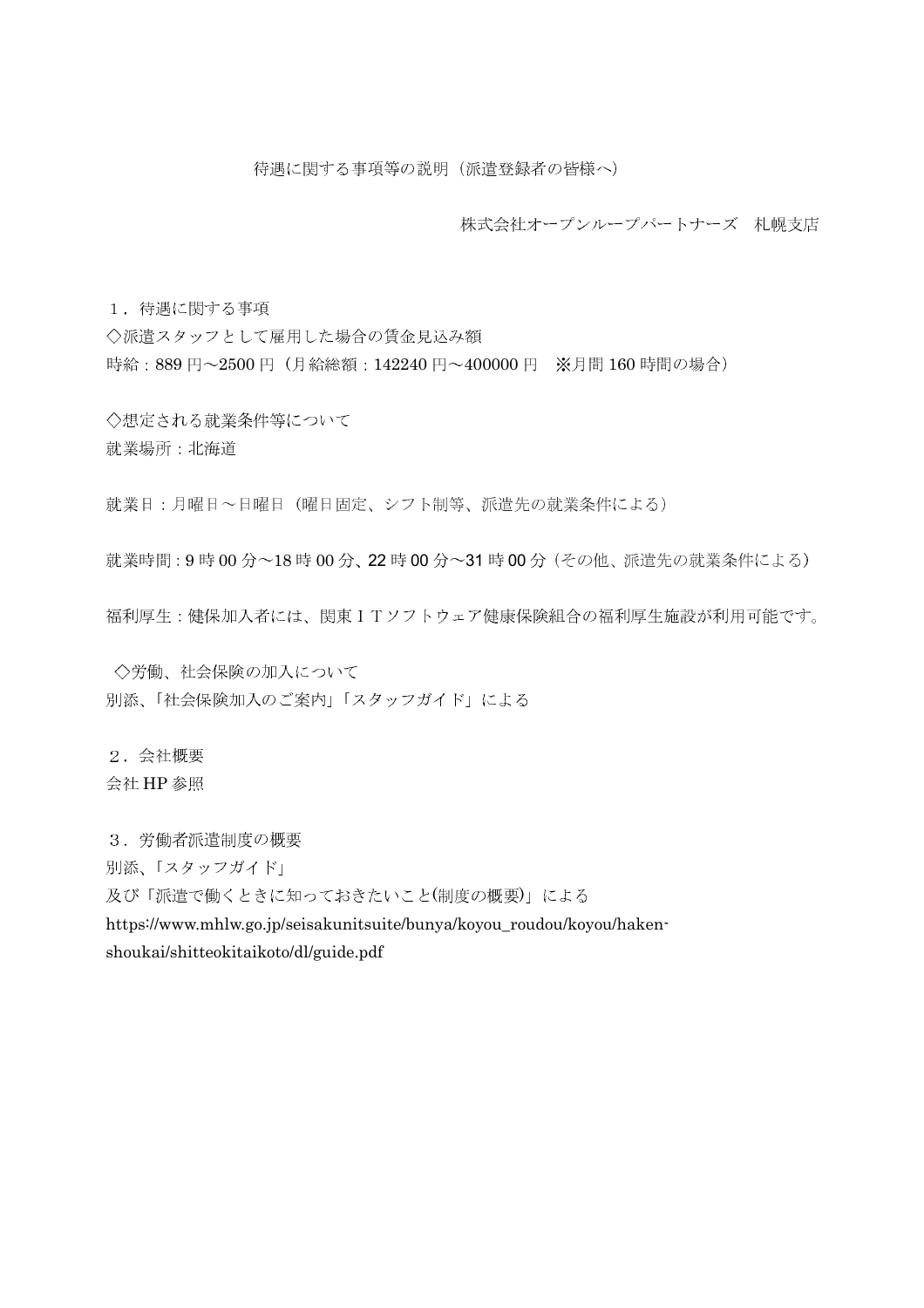株式会社オープンループパートナーズ 新札幌支店

1. 待遇に関する事項

◇派遣スタッフとして雇用した場合の賃金見込み額 時給: 889円~2500円 (月給総額: 142240円~400000円 ※月間160時間の場合)

◇想定される就業条件等について 就業場所:北海道

就業日:月曜日~日曜日 (曜日固定、シフト制等、派遣先の就業条件による)

就業時間: 8時 00分~17時 00分、22時 00分~31時 00分 (その他、派遣先の就業条件による)

福利厚生:健保加入者には、関東ITソフトウェア健康保険組合の福利厚生施設が利用可能です。

◇労働、社会保険の加入について 別添、「社会保険加入のご案内」「スタッフガイド」による

2. 会社概要 会社 HP 参照

3. 労働者派遣制度の概要

別添、「スタッフガイド」

及び「派遣で働くときに知っておきたいこと(制度の概要)」による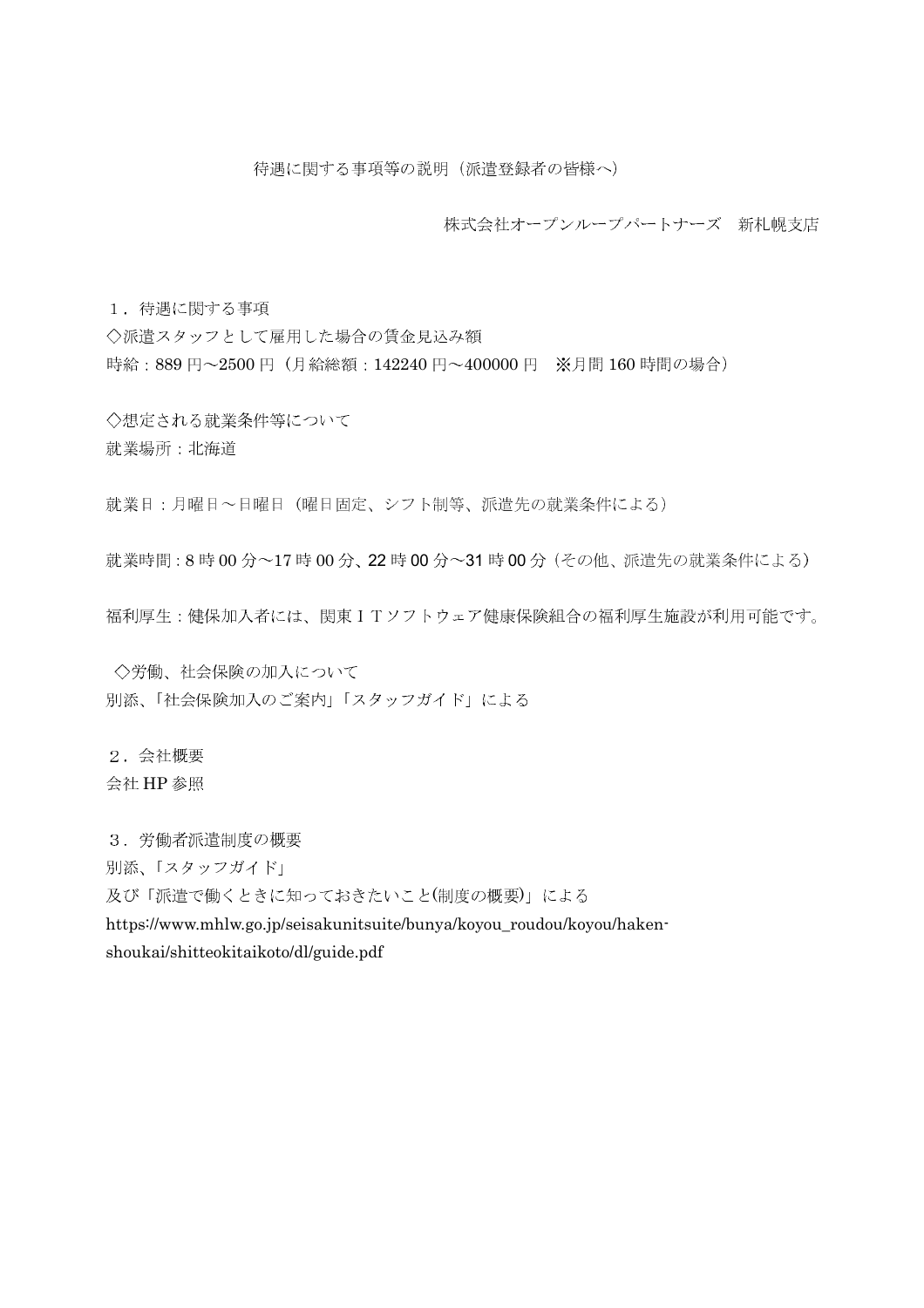株式会社オープンループパートナーズ 旭川支店

1. 待遇に関する事項

◇派遣スタッフとして雇用した場合の賃金見込み額 時給: 889円~2500円 (月給総額: 142240円~400000円 ※月間160時間の場合)

◇想定される就業条件等について 就業場所:北海道

就業日:月曜日~日曜日 (曜日固定、シフト制等、派遣先の就業条件による)

就業時間: 8時 00分~17時 00分、22時 00分~31時 00分 (その他、派遣先の就業条件による)

福利厚生:健保加入者には、関東ITソフトウェア健康保険組合の福利厚生施設が利用可能です。

◇労働、社会保険の加入について 別添、「社会保険加入のご案内」「スタッフガイド」による

2. 会社概要 会社 HP 参照

3. 労働者派遣制度の概要

別添、「スタッフガイド」

及び「派遣で働くときに知っておきたいこと(制度の概要)」による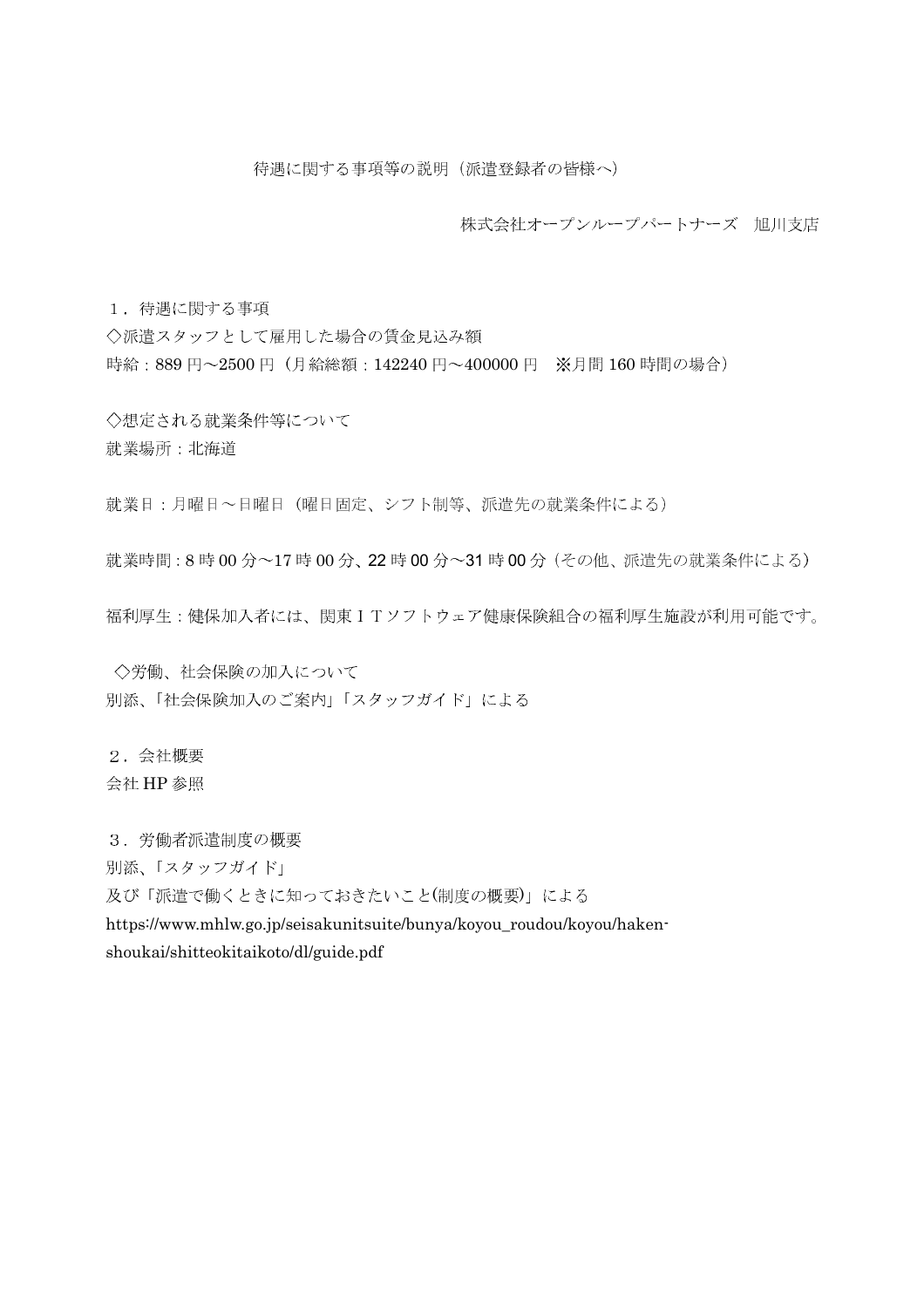株式会社オープンループパートナーズ 千歳支店

1. 待遇に関する事項

◇派遣スタッフとして雇用した場合の賃金見込み額 時給: 889円~2500円 (月給総額: 142240円~400000円 ※月間160時間の場合)

◇想定される就業条件等について 就業場所:北海道

就業日:月曜日~日曜日 (曜日固定、シフト制等、派遣先の就業条件による)

就業時間: 8時 00分~17時 00分、22時 00分~31時 00分 (その他、派遣先の就業条件による)

福利厚生:健保加入者には、関東ITソフトウェア健康保険組合の福利厚生施設が利用可能です。

◇労働、社会保険の加入について 別添、「社会保険加入のご案内」「スタッフガイド」による

2. 会社概要 会社 HP 参照

3. 労働者派遣制度の概要

別添、「スタッフガイド」

及び「派遣で働くときに知っておきたいこと(制度の概要)」による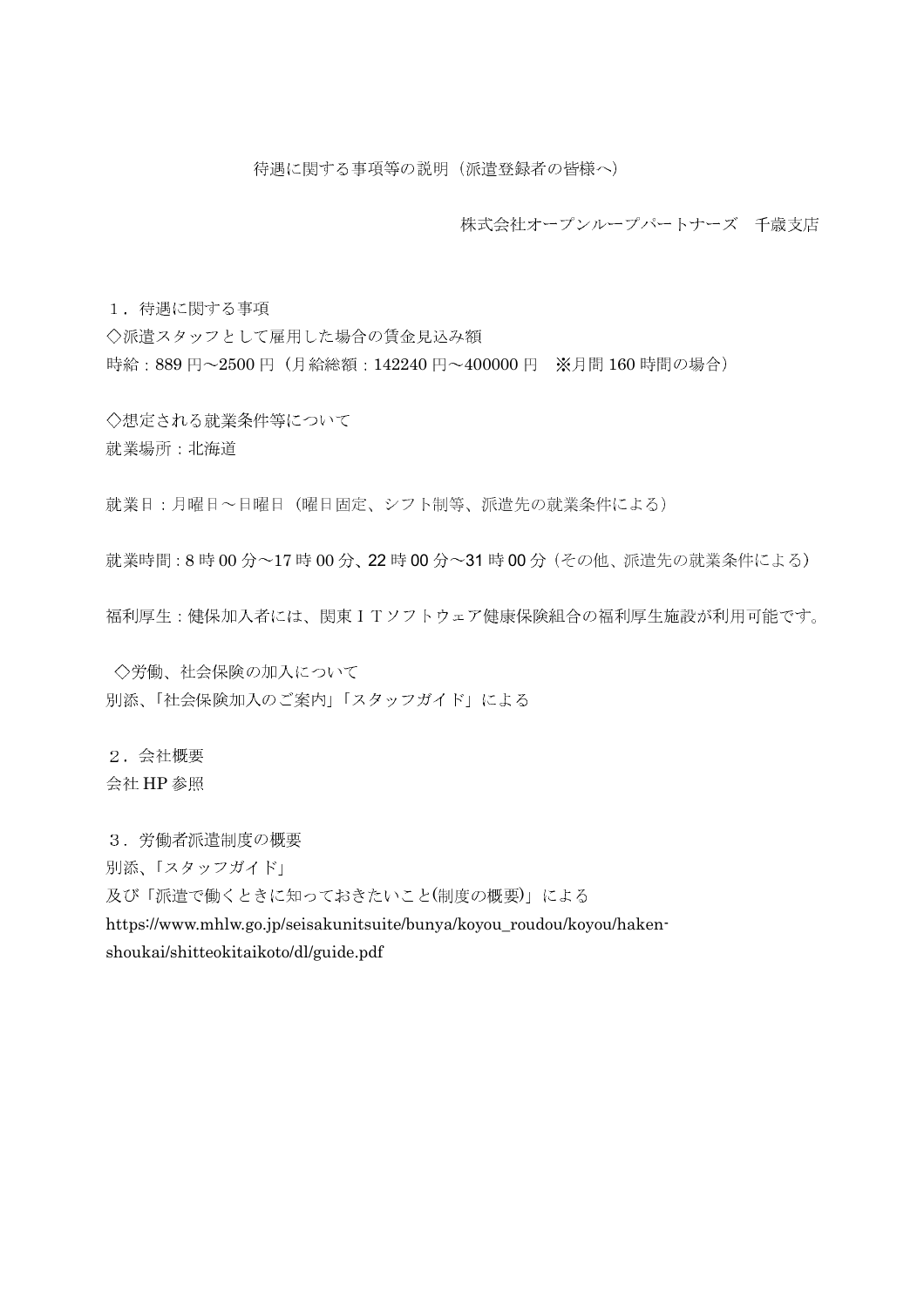株式会社オープンループパートナーズ 北見支店

1. 待遇に関する事項

◇派遣スタッフとして雇用した場合の賃金見込み額 時給: 889円~2500円 (月給総額: 142240円~400000円 ※月間160時間の場合)

◇想定される就業条件等について 就業場所:北海道

就業日:月曜日~日曜日 (曜日固定、シフト制等、派遣先の就業条件による)

就業時間: 8時 00分~17時 00分、22時 00分~31時 00分 (その他、派遣先の就業条件による)

福利厚生:健保加入者には、関東ITソフトウェア健康保険組合の福利厚生施設が利用可能です。

◇労働、社会保険の加入について 別添、「社会保険加入のご案内」「スタッフガイド」による

2. 会社概要 会社 HP 参照

3. 労働者派遣制度の概要

別添、「スタッフガイド」

及び「派遣で働くときに知っておきたいこと(制度の概要)」による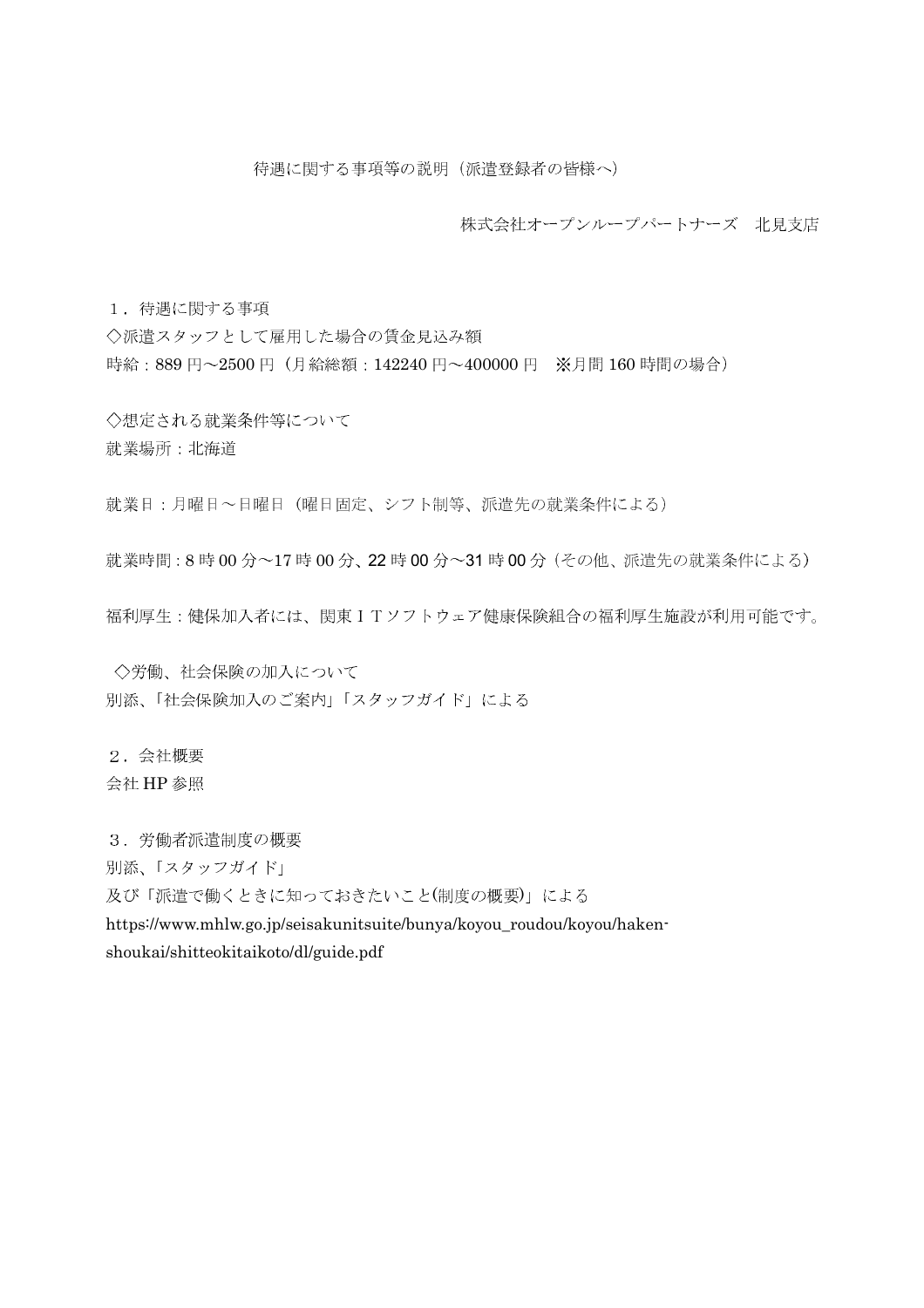株式会社オープンループパートナーズ 道東支店

1. 待遇に関する事項

◇派遣スタッフとして雇用した場合の賃金見込み額 時給: 889円~2500円 (月給総額: 142240円~400000円 ※月間160時間の場合)

◇想定される就業条件等について 就業場所:北海道

就業日:月曜日~日曜日 (曜日固定、シフト制等、派遣先の就業条件による)

就業時間: 8時 00分~17時 00分、22時 00分~31時 00分 (その他、派遣先の就業条件による)

福利厚生:健保加入者には、関東ITソフトウェア健康保険組合の福利厚生施設が利用可能です。

◇労働、社会保険の加入について 別添、「社会保険加入のご案内」「スタッフガイド」による

2. 会社概要 会社 HP 参照

3. 労働者派遣制度の概要

別添、「スタッフガイド」

及び「派遣で働くときに知っておきたいこと(制度の概要)」による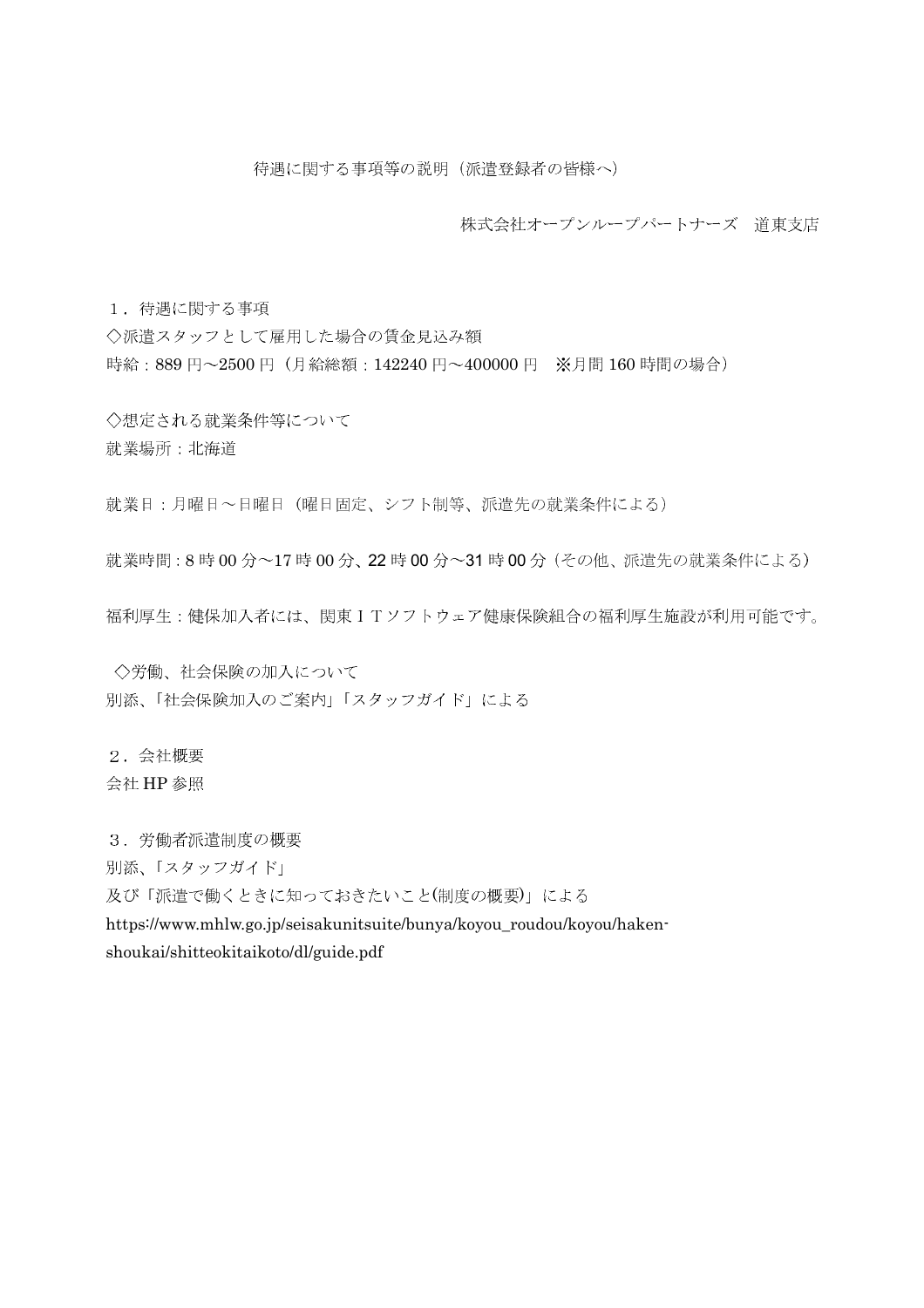株式会社オープンループパートナーズ 仙台支店

1. 待遇に関する事項

◇派遣スタッフとして雇用した場合の賃金見込み額 時給: 860円~1450円 (月給総額: 137600円~232000円 ※月間160時間の場合)

◇想定される就業条件等について 就業場所:宮城県全域 福島県全域

就業日:月曜日~日曜日 (曜日固定、シフト制等、派遣先の就業条件による)

就業時間: 8時 00分~17時 00分、20時 00分~29時 00分 (その他、派遣先の就業条件による)

福利厚生:健保加入者には、関東ITソフトウェア健康保険組合の福利厚生施設が利用可能です。

◇労働、社会保険の加入について 別添、「社会保険加入のご案内」「スタッフガイド」による

2. 会社概要 会社 HP 参照

3. 労働者派遣制度の概要

別添、「スタッフガイド」

及び「派遣で働くときに知っておきたいこと(制度の概要)」による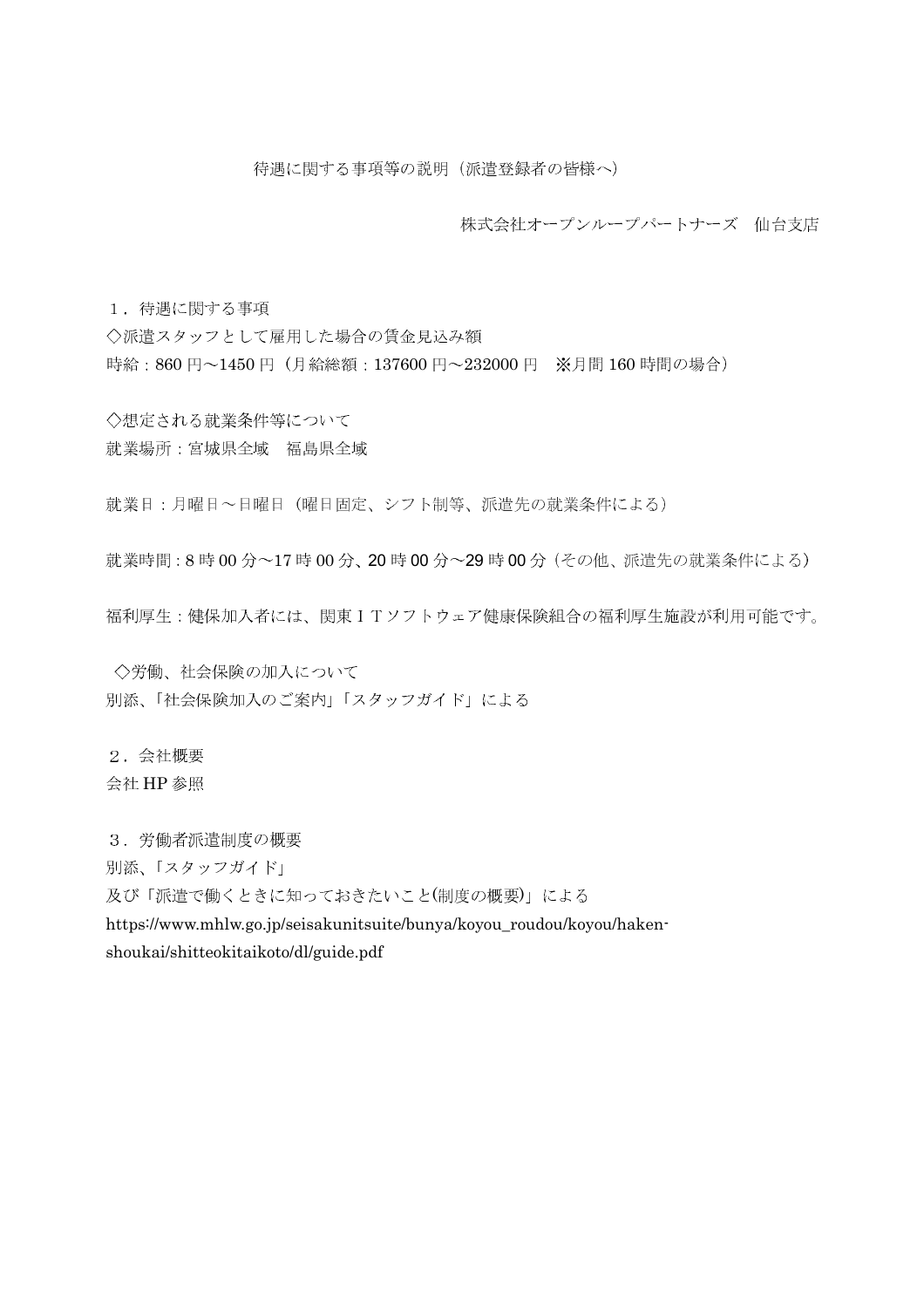株式会社オープンループパートナーズ 青森支店

1. 待遇に関する事項

◇派遣スタッフとして雇用した場合の賃金見込み額 時給: 970円~2000円 (月給総額: 155200円~320000円 ※月間160時間の場合)

◇想定される就業条件等について

就業場所:青森県青森市、青森県弘前市、青森県黒石市青森県五所川原市、青森県つがる市、青森 県鶴田町、青森県平内町、北海道函館市、北海道北斗市、北海道茅部郡森町、秋田県秋田市、秋田 県大館市

就業日:月曜日~日曜日 (曜日固定、シフト制等、派遣先の就業条件による)

就業時間: 9時 00分~18時 00分、22時 00分~31時 00分 (その他、派遣先の就業条件による)

福利厚生:健保加入者には、関東ITソフトウェア健康保険組合の福利厚生施設が利用可能です。

○労働、社会保険の加入について 別添、「社会保険加入のご案内」「スタッフガイド」による

2. 会社概要

会社 HP 参照

3. 労働者派遣制度の概要

別添、「スタッフガイド」

及び「派遣で働くときに知っておきたいこと(制度の概要)」による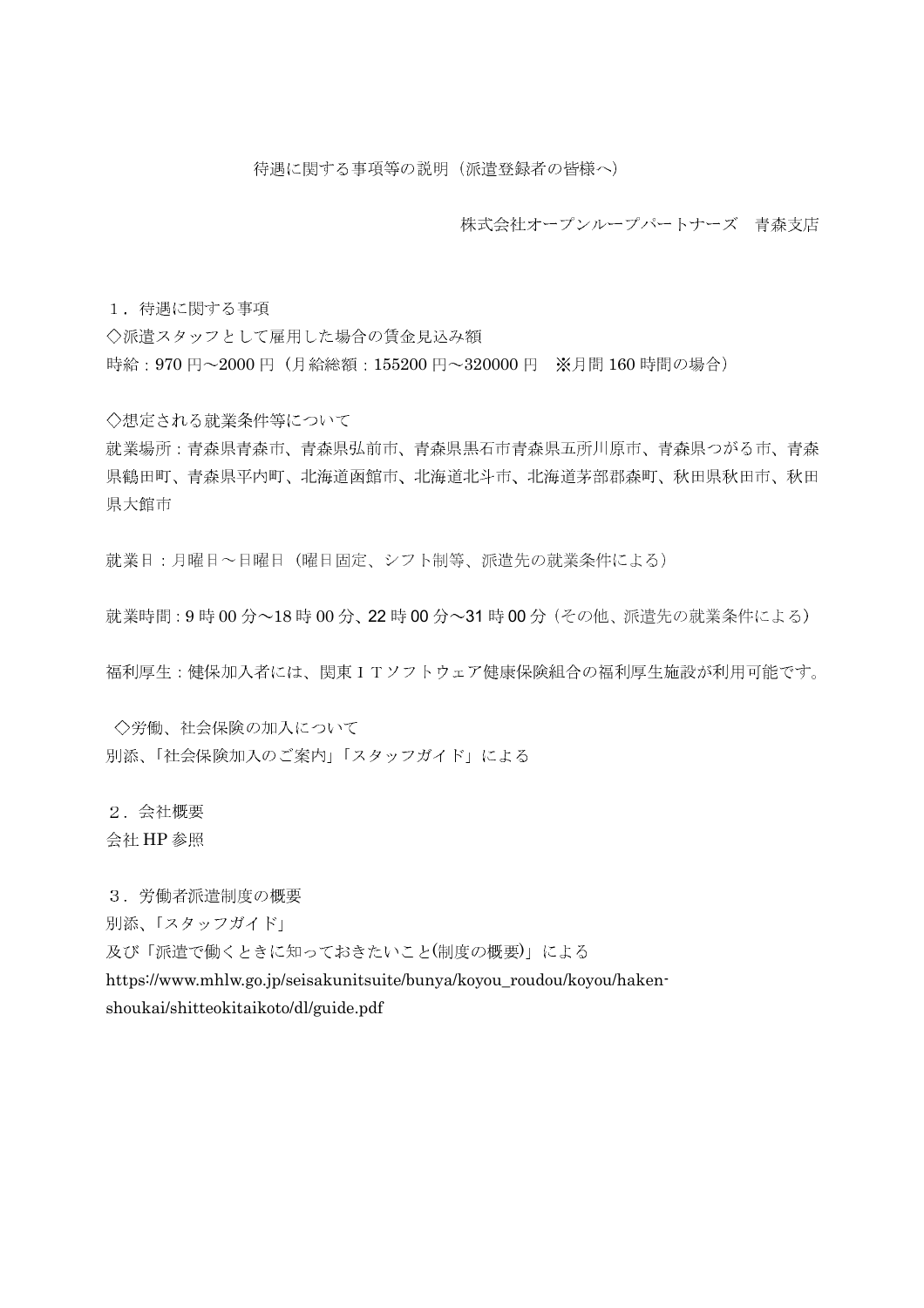株式会社オープンループパートナーズ 八戸支店

1. 待遇に関する事項

◇派遣スタッフとして雇用した場合の賃金見込み額 時給: 891円~1600円 (月給総額: 142560円~256000円 ※月間160時間の場合)

◇想定される就業条件等について

就業場所:青森県八戸市、青森県三沢市、青森県十和田市、青森県三戸郡、青森県五戸郡、青森県 上北郡、岩手県久慈市、岩手県二戸市、岩手県二戸郡、岩手県岩手郡、岩手県下閉伊郡、岩手県九 戸郡

就業日:月曜日~日曜日 (曜日固定、シフト制等、派遣先の就業条件による)

就業時間: 8時 00分~17時 00分、17時 00分~26時 00分 (その他、派遣先の就業条件による)

福利厚生:健保加入者には、関東ITソフトウェア健康保険組合の福利厚生施設が利用可能です。

○労働、社会保険の加入について 別添、「社会保険加入のご案内」「スタッフガイド」による

2. 会社概要

会社 HP 参照

3. 労働者派遣制度の概要

別添、「スタッフガイド」

及び「派遣で働くときに知っておきたいこと(制度の概要)」による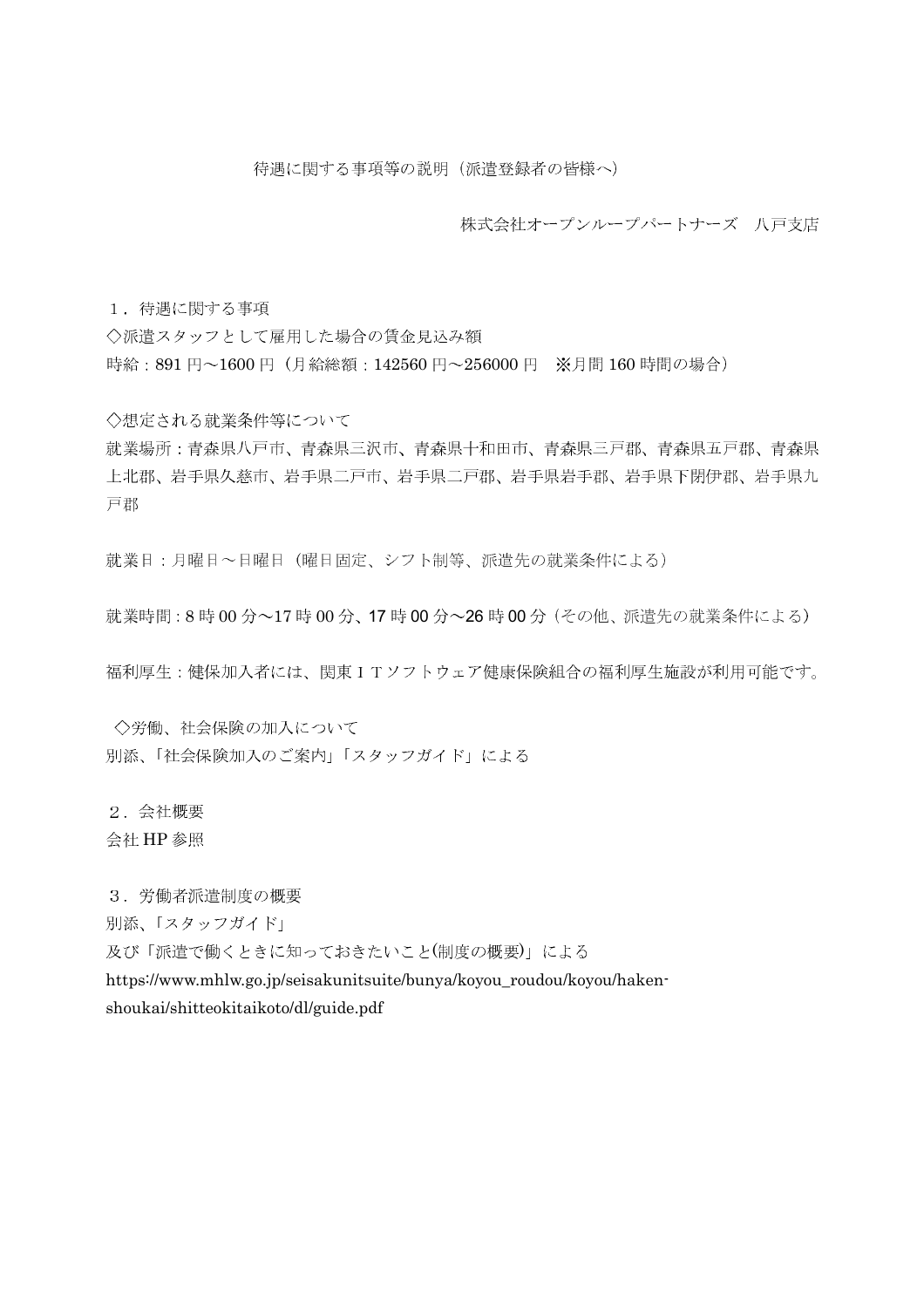株式会社オープンループパートナーズ 山形支店

1. 待遇に関する事項

◇派遣スタッフとして雇用した場合の賃金見込み額 時給: 900円~1320円 (月給総額: 144000円~211200円 ※月間160時間の場合)

◇想定される就業条件等について

就業場所:山形市、上山市、天童市、東根市、村山市、尾花沢市、大石田町、舟形町、最上町、新 庄市、金山町、中山町、山辺町、寒河江市、南陽市、河北町、飯豊町、白鷹町、大江町、川西町 米沢市、長井市、高畠町、酒田市、鶴岡市、庄内町、三川町、藤島町、秋田県秋田市、秋田県横手 市、秋田県湯沢市

就業日:月曜日~日曜日(曜日固定、シフト制等、派遣先の就業条件による)

就業時間: 8時 00分~17時 00分、20時 00分~29時 00分 (その他、派遣先の就業条件による)

福利厚生:健保加入者には、関東ITソフトウェア健康保険組合の福利厚生施設が利用可能です。

◇労働、社会保険の加入について 別添、「社会保険加入のご案内」「スタッフガイド」による

2. 会社概要

会社 HP 参照

3. 労働者派遣制度の概要

別添、「スタッフガイド」

及び「派遣で働くときに知っておきたいこと(制度の概要)」による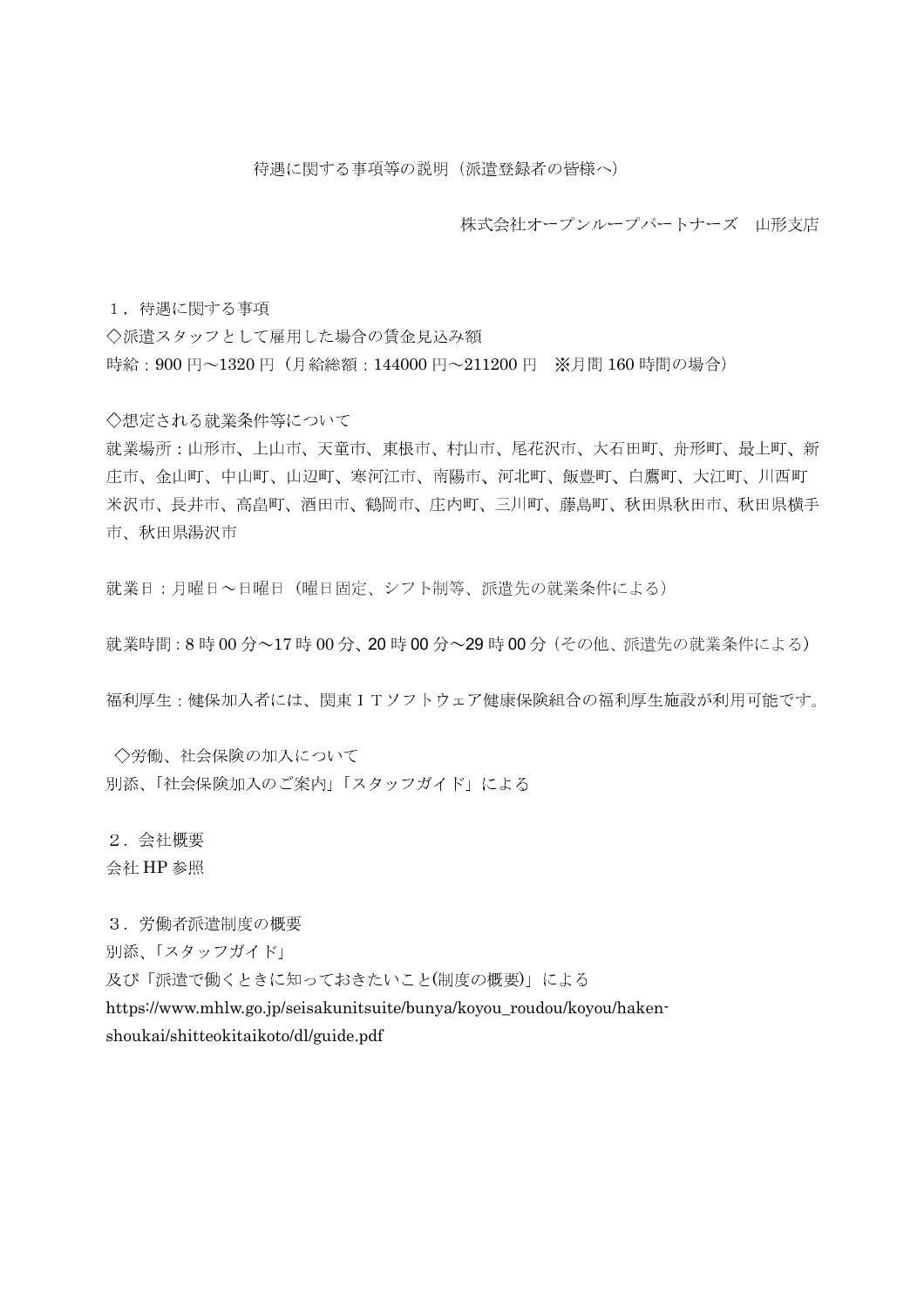株式会社オープンループパートナーズ 盛岡支店

1. 待遇に関する事項

◇派遣スタッフとして雇用した場合の賃金見込み額 時給: 900円~2000円 (月給総額: 144000円~320000円 ※月間160時間の場合)

◇想定される就業条件等について

就業場所:八幡平市、岩手町、葛巻町、雫石町、滝沢市、盛岡市、矢巾町、紫波町、岩泉町、宮古 市、山田町、大槌町、釜石市、西和賀町、花巻市、北上市、遠野市、金ヶ崎町、奥州市、住田町、 大船渡市、陸前高田市、平泉町、一関市 鹿角市、大館市、北秋田市、能代市、男鹿市、潟上市、秋田市、大仙市、仙北市、横手市、湯沢市、

由利本荘市、八峰町、藤里町、小坂町、三種町、大潟村、八郎潟町、五城目町、井川町、上小阿仁 村、美郷町、東成瀬村、羽後町、にかほ市

就業日:月曜日~日曜日 (曜日固定、シフト制等、派遣先の就業条件による)

就業時間: 8時 00分~17時 00分、21時 00分~30時 00分 (その他、派遣先の就業条件による)

福利厚生:健保加入者には、関東ITソフトウェア健康保険組合の福利厚生施設が利用可能です。

◇労働、社会保険の加入について 別添、「社会保険加入のご案内」「スタッフガイド」による

2. 会社概要 会社 HP 参照

3. 労働者派遣制度の概要

別添、「スタッフガイド」

及び「派遣で働くときに知っておきたいこと(制度の概要)」による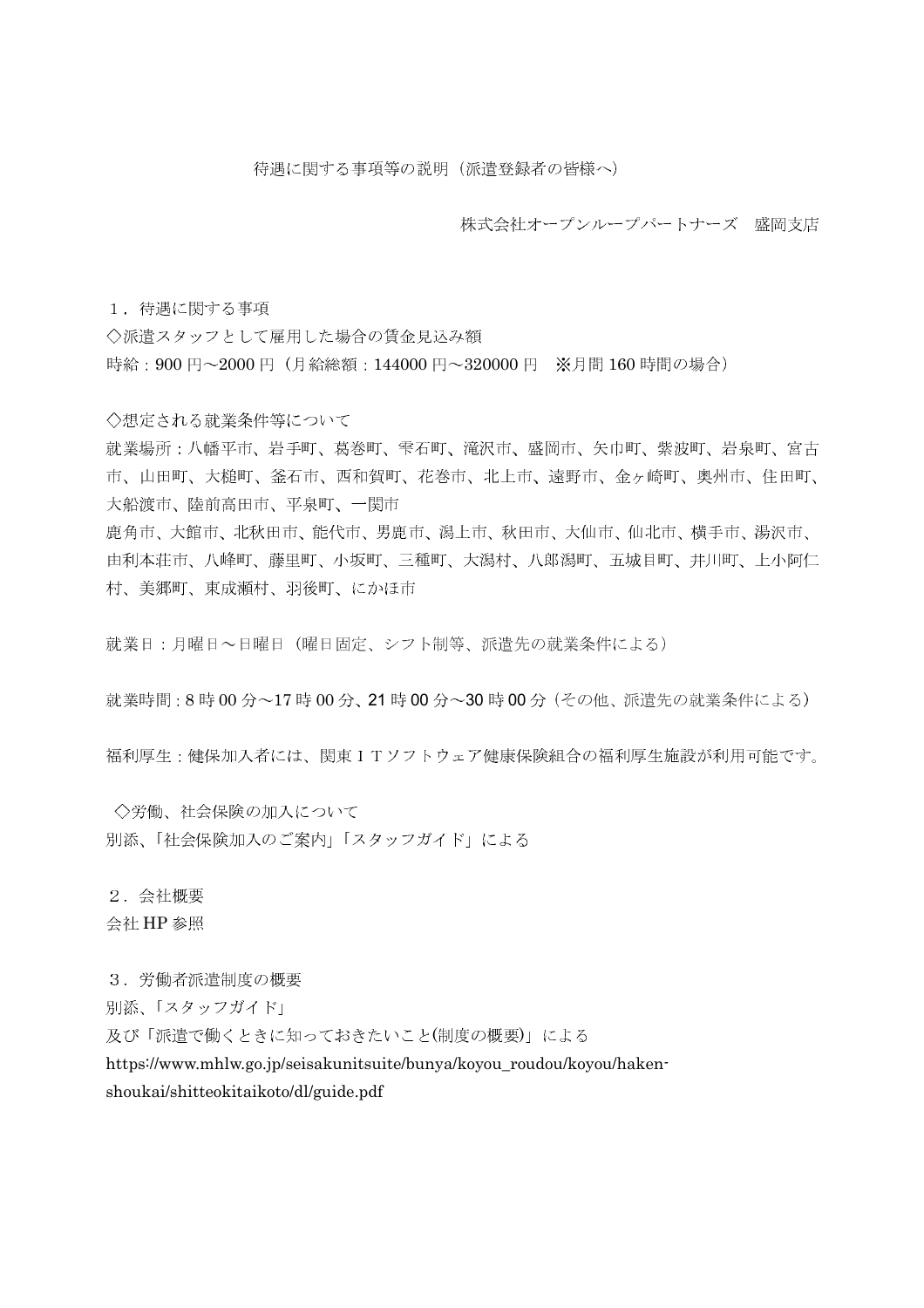株式会社オープンループパートナーズ 新潟支店

1. 待遇に関する事項

◇派遣スタッフとして雇用した場合の賃金見込み額 時給: 1053円~1380円 (月給総額: 168480円~220800円 ※月間160時間の場合)

◇想定される就業条件等について 就業場所:新潟市、村上市、新発田市、燕市、南蒲原郡、阿賀野市、五泉市、胎内市、北蒲原郡、 加茂市、三条市

就業日:月曜日~日曜日 (曜日固定、シフト制等、派遣先の就業条件による)

就業時間: 9時 00分~18時 00分、12時 00分~21時 00分 (その他、派遣先の就業条件による)

福利厚生:健保加入者には、関東ITソフトウェア健康保険組合の福利厚生施設が利用可能です。

◇労働、社会保険の加入について 別添、「社会保険加入のご案内」「スタッフガイド」による

2. 会社概要

会社 HP 参照

3. 労働者派遣制度の概要

別添、「スタッフガイド」

及び「派遣で働くときに知っておきたいこと(制度の概要)」による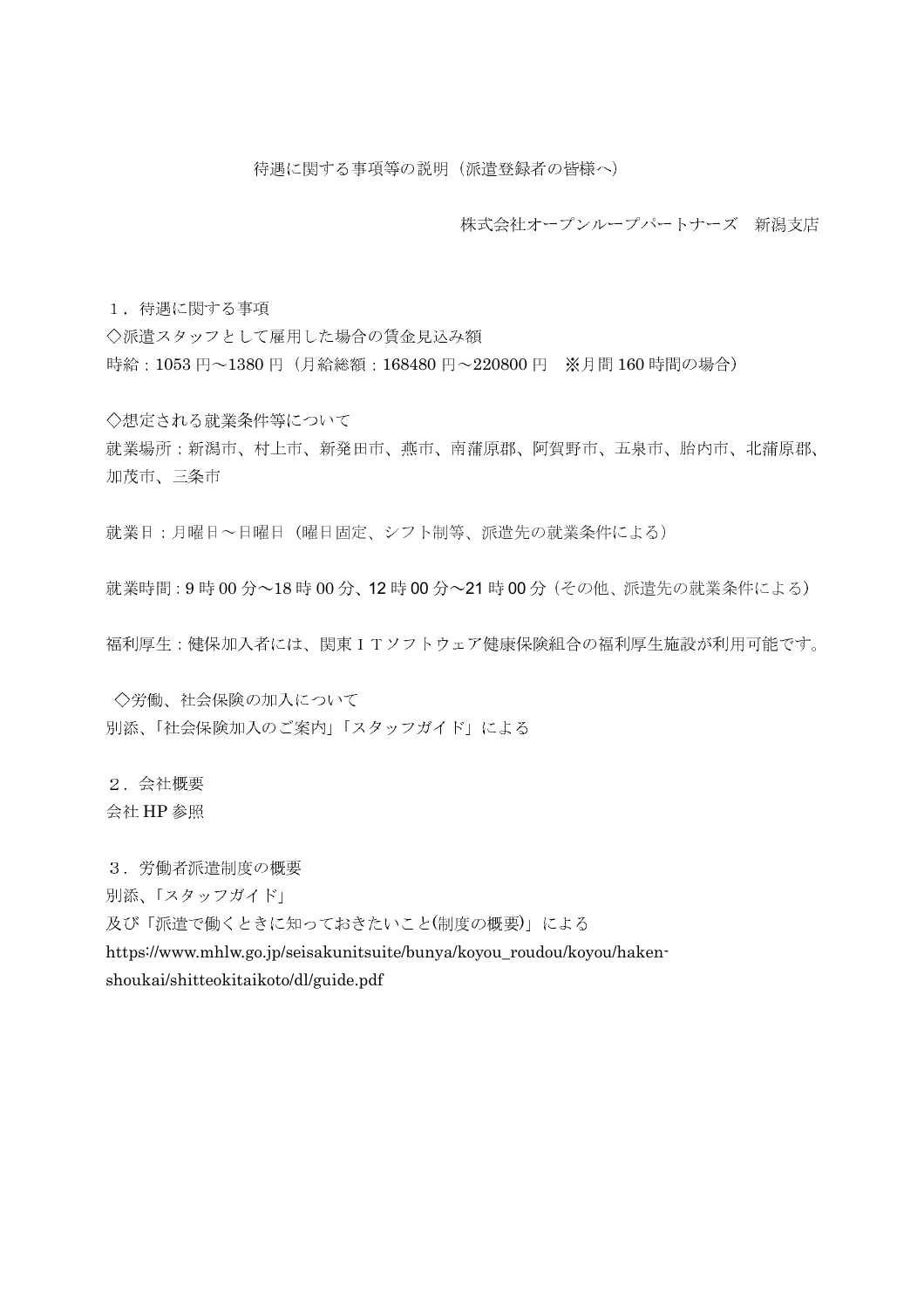株式会社オープンループパートナーズ 長岡支店

1. 待遇に関する事項

◇派遣スタッフとして雇用した場合の賃金見込み額 時給: 1034円~1400円 (月給総額: 165440円~224000円 ※月間160時間の場合)

◇想定される就業条件等について 就業場所:新潟県全域

就業日:月曜日~日曜日 (曜日固定、シフト制等、派遣先の就業条件による)

就業時間: 8時 00分~17時 00分、18時 00分~27時 00分 (その他、派遣先の就業条件による)

福利厚生:健保加入者には、関東ITソフトウェア健康保険組合の福利厚生施設が利用可能です。

◇労働、社会保険の加入について 別添、「社会保険加入のご案内」「スタッフガイド」による

2. 会社概要 会社 HP 参照

3. 労働者派遣制度の概要

別添、「スタッフガイド」

及び「派遣で働くときに知っておきたいこと(制度の概要)」による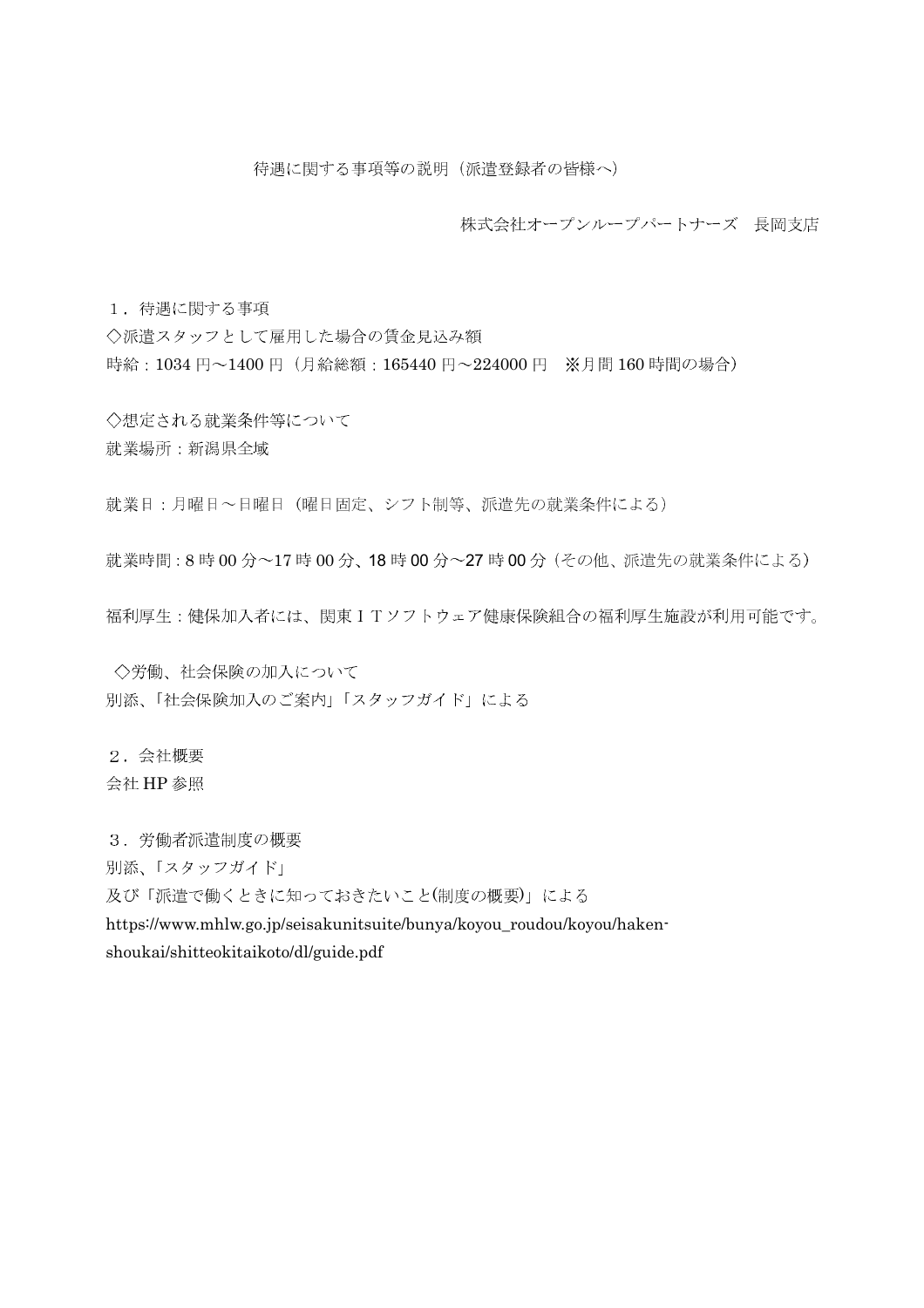株式会社オープンループパートナーズ 金沢支店

1. 待遇に関する事項 ◇派遣スタッフとして雇用した場合の賃金見込み額 時給: 950円~1450円 (月給総額: 152000円~232000円 ※月間160時間の場合)

◇想定される就業条件等について 就業場所:石川県、富山県、福井県

就業日:月曜日~日曜日 (曜日固定、シフト制等、派遣先の就業条件による)

就業時間: 8時 00分~17時 00分、21時 00分~30時 00分 (その他、派遣先の就業条件による)

福利厚生:健保加入者には、関東ITソフトウェア健康保険組合の福利厚生施設が利用可能です。

◇労働、社会保険の加入について 別添、「社会保険加入のご案内」「スタッフガイド」による

2. 会社概要 会社 HP 参照

3. 労働者派遣制度の概要

別添、「スタッフガイド」

及び「派遣で働くときに知っておきたいこと(制度の概要)」による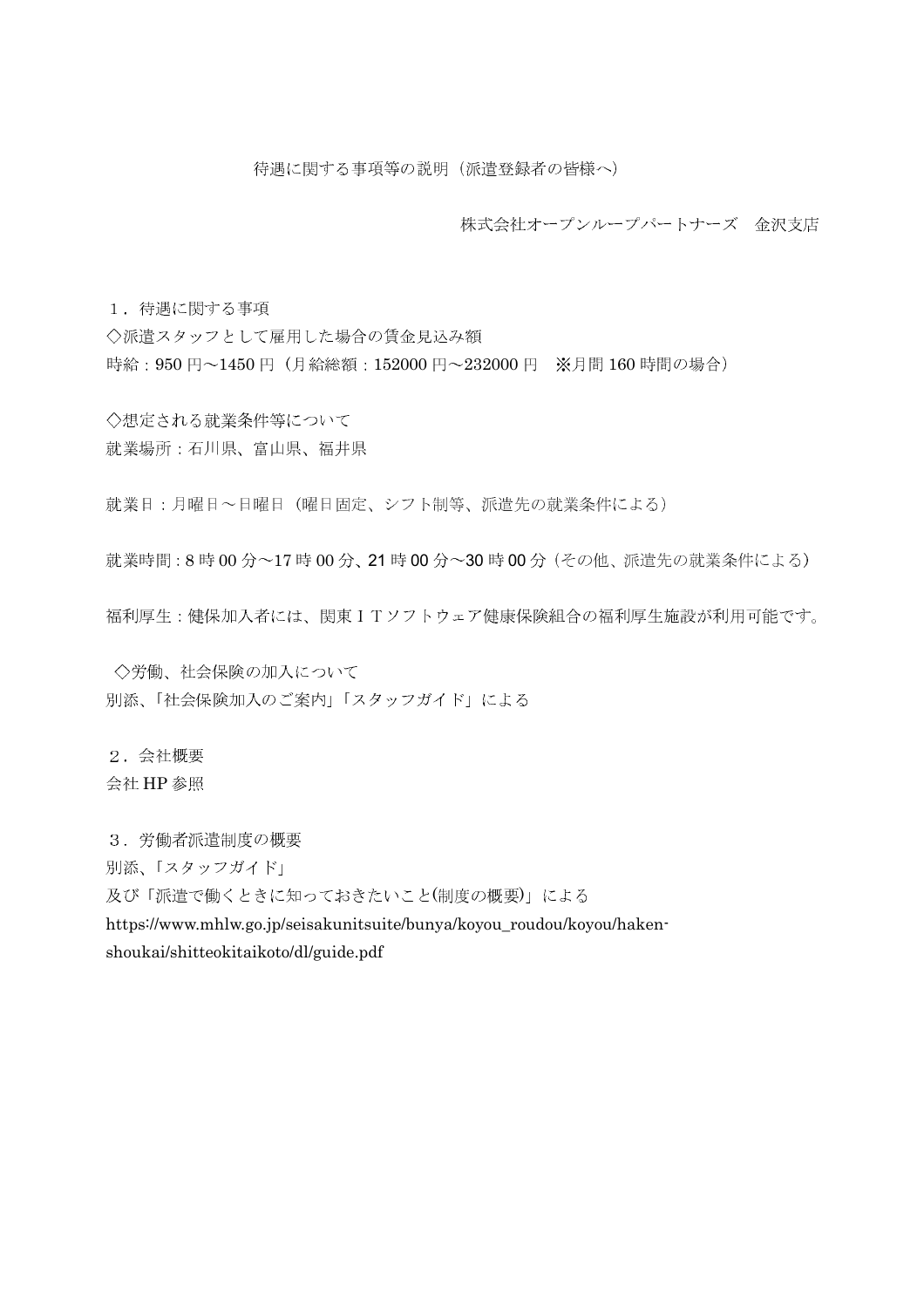株式会社オープンループパートナーズ 宇都宮支店

1. 待遇に関する事項 ◇派遣スタッフとして雇用した場合の賃金見込み額 時給: 1070円~1400円 (月給総額: 171200円~224000円 ※月間160時間の場合)

◇想定される就業条件等について 就業場所:栃木県、群馬県、茨城県

就業日:月曜日~日曜日 (曜日固定、シフト制等、派遣先の就業条件による)

就業時間: 8時 00分~17時 00分、22時 00分~31時 00分 (その他、派遣先の就業条件による)

福利厚生:健保加入者には、関東ITソフトウェア健康保険組合の福利厚生施設が利用可能です。

◇労働、社会保険の加入について 別添、「社会保険加入のご案内」「スタッフガイド」による

2. 会社概要 会社 HP 参照

3. 労働者派遣制度の概要

別添、「スタッフガイド」

及び「派遣で働くときに知っておきたいこと(制度の概要)」による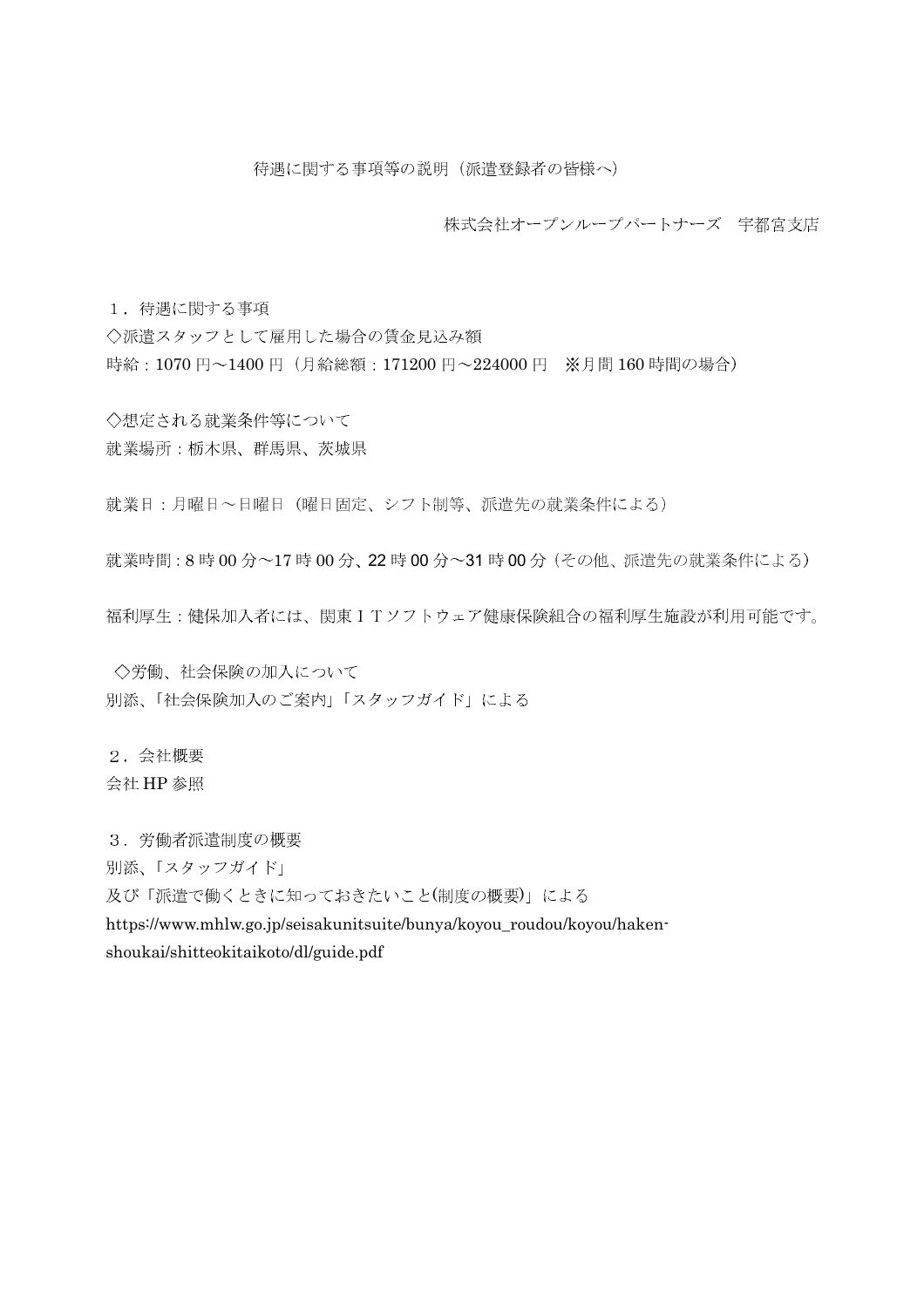株式会社オープンループパートナーズ 新宿支店

1. 待遇に関する事項

◇派遣スタッフとして雇用した場合の賃金見込み額 時給: 1245円~2000円 (月給総額: 199200円~320000円 ※月間160時間の場合)

◇想定される就業条件等について 就業場所:東京都、埼玉県、神奈川県、千葉県全域

就業日:月曜日~日曜日 (曜日固定、シフト制等、派遣先の就業条件による)

就業時間: 9時 00分~18時 00分、12時 00分~21時 00分 (その他、派遣先の就業条件による)

福利厚生:健保加入者には、関東ITソフトウェア健康保険組合の福利厚生施設が利用可能です。

◇労働、社会保険の加入について 別添、「社会保険加入のご案内」「スタッフガイド」による

2. 会社概要 会社 HP 参照

3. 労働者派遣制度の概要

別添、「スタッフガイド」

及び「派遣で働くときに知っておきたいこと(制度の概要)」による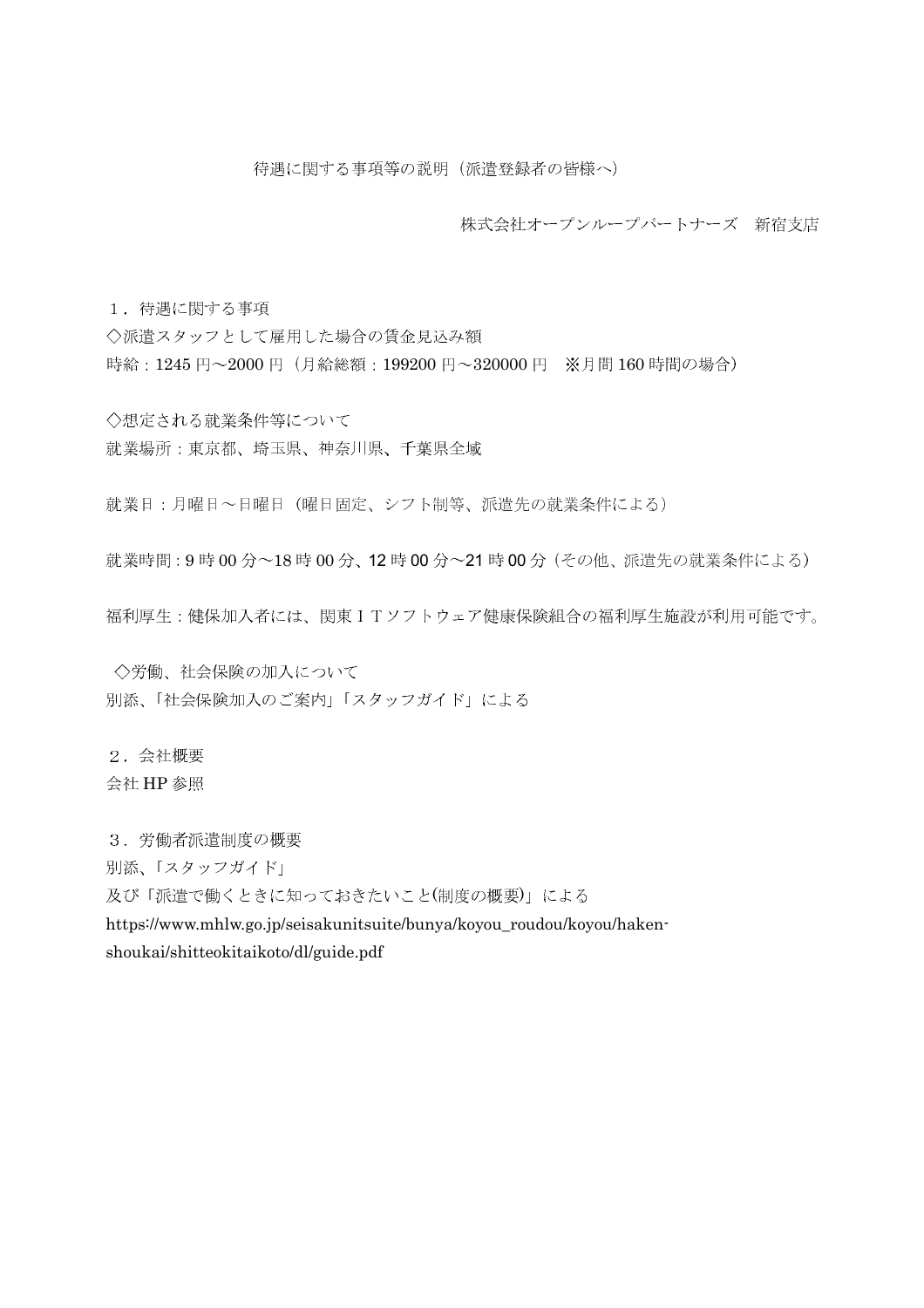株式会社オープンループパートナーズ 池袋支店

1. 待遇に関する事項

◇派遣スタッフとして雇用した場合の賃金見込み額 時給: 1245円~2000円 (月給総額: 199200円~320000円 ※月間160時間の場合)

◇想定される就業条件等について 就業場所:東京都、埼玉県、神奈川県、千葉県全域

就業日:月曜日~日曜日 (曜日固定、シフト制等、派遣先の就業条件による)

就業時間: 9時 00分~18時 00分、12時 00分~21時 00分 (その他、派遣先の就業条件による)

福利厚生:健保加入者には、関東ITソフトウェア健康保険組合の福利厚生施設が利用可能です。

◇労働、社会保険の加入について 別添、「社会保険加入のご案内」「スタッフガイド」による

2. 会社概要 会社 HP 参照

3. 労働者派遣制度の概要

別添、「スタッフガイド」

及び「派遣で働くときに知っておきたいこと(制度の概要)」による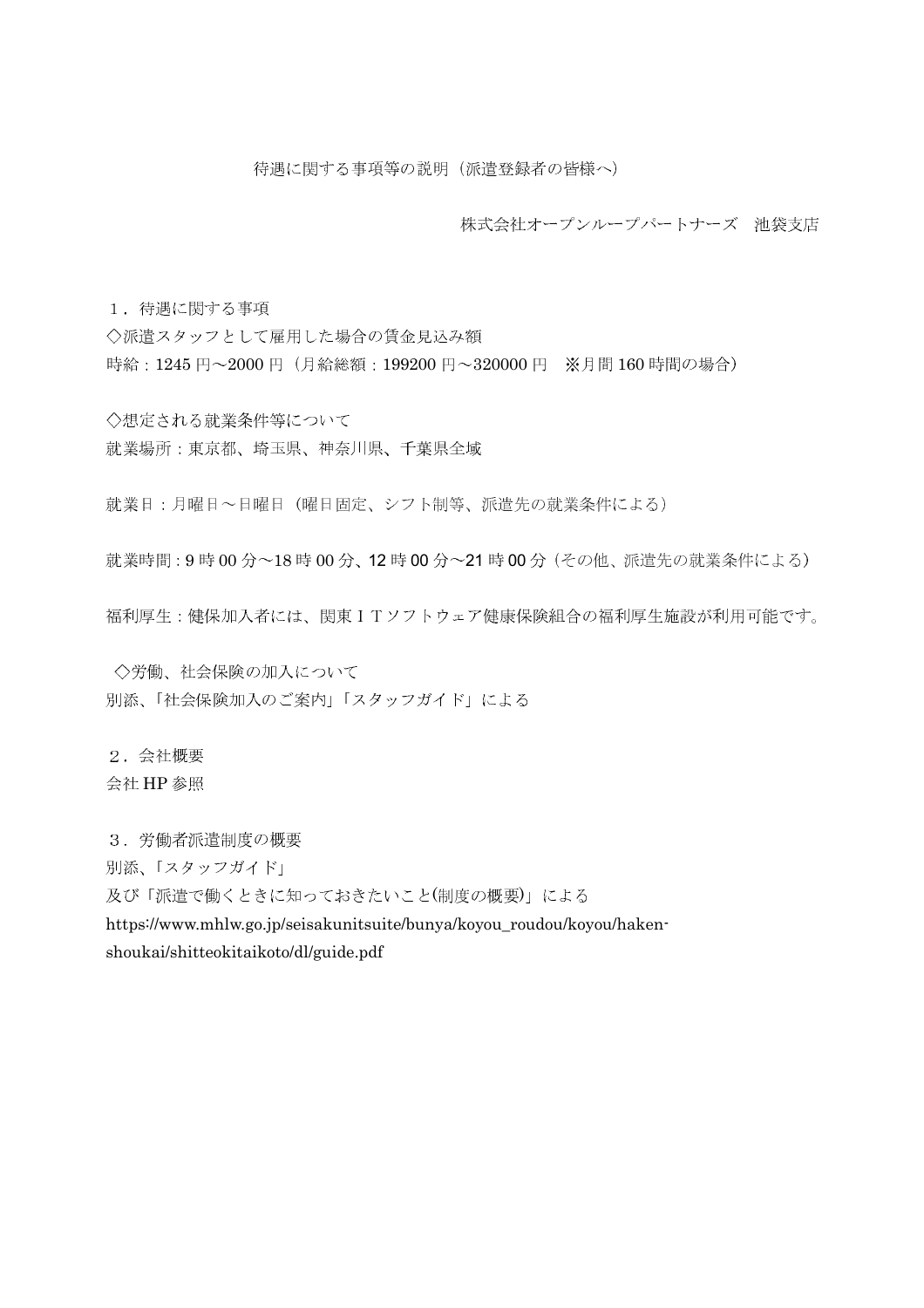株式会社オープンループパートナーズ 秋葉原支店

1. 待遇に関する事項

◇派遣スタッフとして雇用した場合の賃金見込み額 時給: 1245円~2000円 (月給総額: 199200円~320000円 ※月間160時間の場合)

◇想定される就業条件等について 就業場所:東京都、埼玉県、神奈川県、千葉県全域

就業日:月曜日~日曜日 (曜日固定、シフト制等、派遣先の就業条件による)

就業時間: 9時 00分~18時 00分、12時 00分~21時 00分 (その他、派遣先の就業条件による)

福利厚生:健保加入者には、関東ITソフトウェア健康保険組合の福利厚生施設が利用可能です。

◇労働、社会保険の加入について 別添、「社会保険加入のご案内」「スタッフガイド」による

2. 会社概要 会社 HP 参照

3. 労働者派遣制度の概要

別添、「スタッフガイド」

及び「派遣で働くときに知っておきたいこと(制度の概要)」による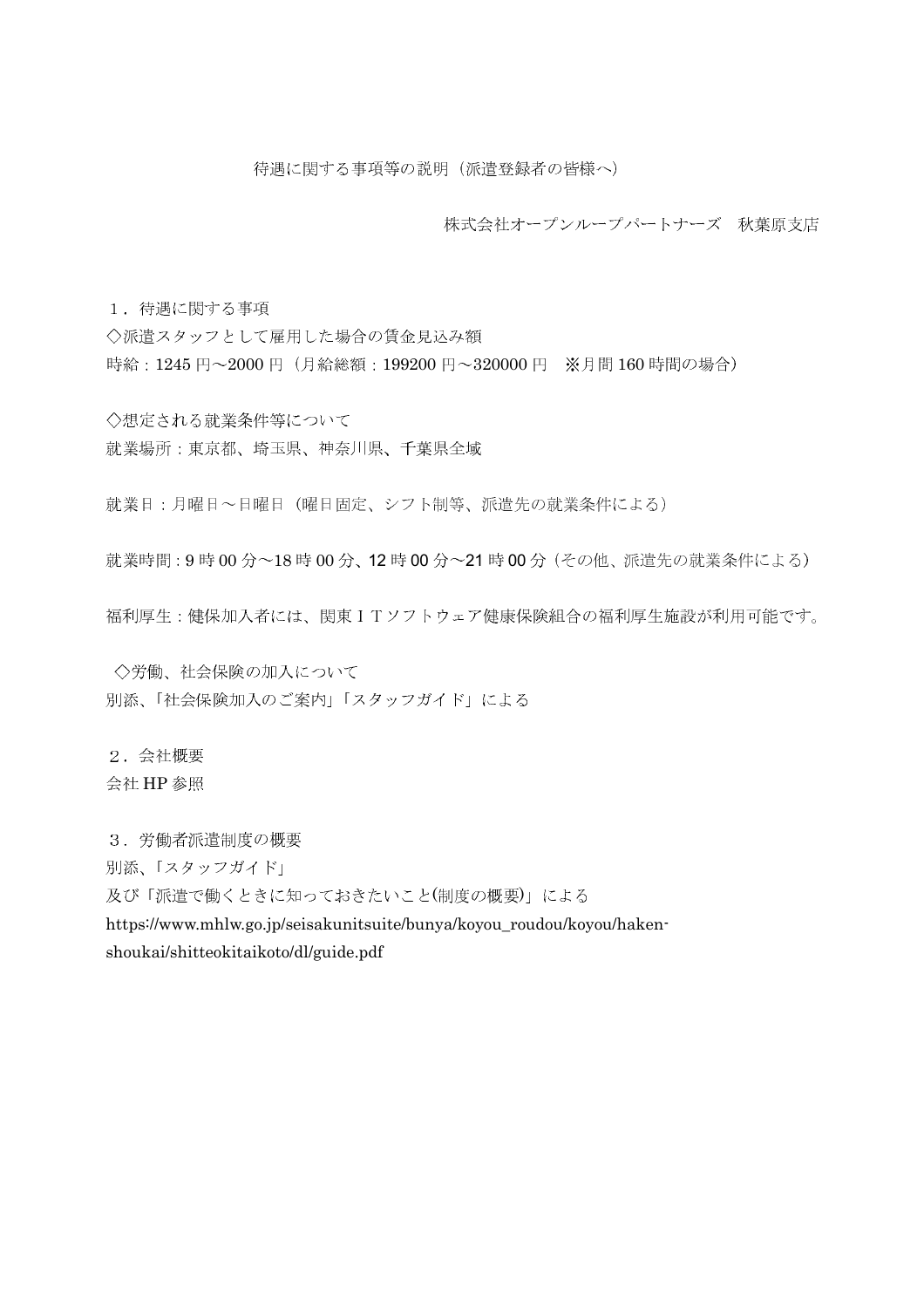株式会社オープンループパートナーズ 大宮支店

1. 待遇に関する事項

◇派遣スタッフとして雇用した場合の賃金見込み額 時給: 1220円~1700円 (月給総額: 195200円~272000円 ※月間160時間の場合)

◇想定される就業条件等について 就業場所:さいたま市、久喜市、草加市、川島町、川口市、久喜市、蕨市、加須市、幕張市、松本 市、五霞町など

就業日:月曜日~日曜日 (曜日固定、シフト制等、派遣先の就業条件による)

就業時間: 8時 30分~17時 30分、21時 00分~30時 00分 (その他、派遣先の就業条件による)

福利厚生:健保加入者には、関東ITソフトウェア健康保険組合の福利厚生施設が利用可能です。

◇労働、社会保険の加入について 別添、「社会保険加入のご案内」「スタッフガイド」による

2. 会社概要

会社 HP 参照

3. 労働者派遣制度の概要

別添、「スタッフガイド」

及び「派遣で働くときに知っておきたいこと(制度の概要)」による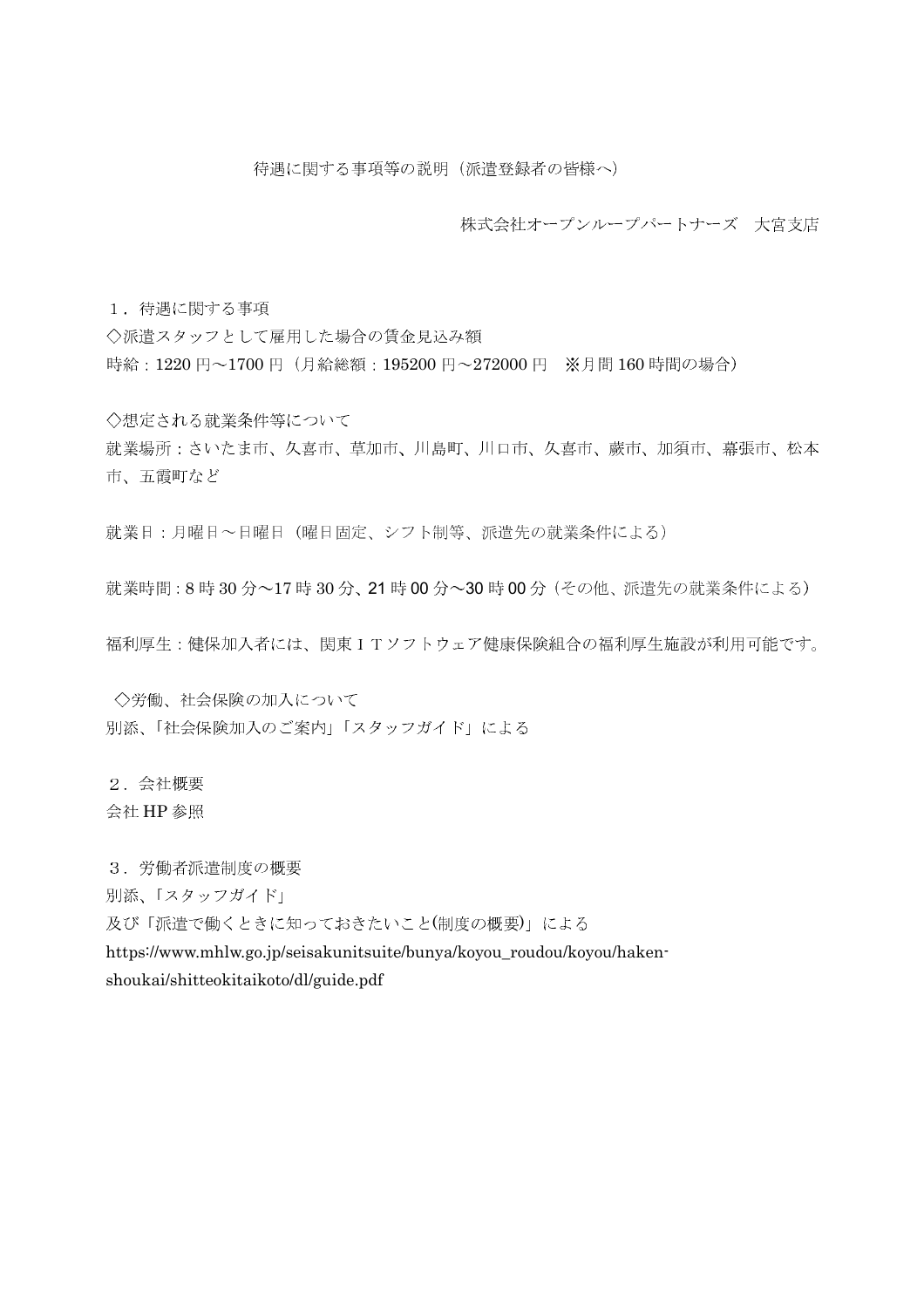株式会社オープンループパートナーズ 横浜支店

1. 待遇に関する事項

◇派遣スタッフとして雇用した場合の賃金見込み額 時給: 1245円~2000円 (月給総額: 199200円~320000円 ※月間160時間の場合)

◇想定される就業条件等について 就業場所:神奈川県、東京都、千葉県、埼玉県全域

就業日:月曜日~日曜日 (曜日固定、シフト制等、派遣先の就業条件による)

就業時間: 9時 00分~18時 00分、21時 00分~30時 00分 (その他、派遣先の就業条件による)

福利厚生:健保加入者には、関東ITソフトウェア健康保険組合の福利厚生施設が利用可能です。

◇労働、社会保険の加入について 別添、「社会保険加入のご案内」「スタッフガイド」による

2. 会社概要 会社 HP 参照

3. 労働者派遣制度の概要

別添、「スタッフガイド」

及び「派遣で働くときに知っておきたいこと(制度の概要)」による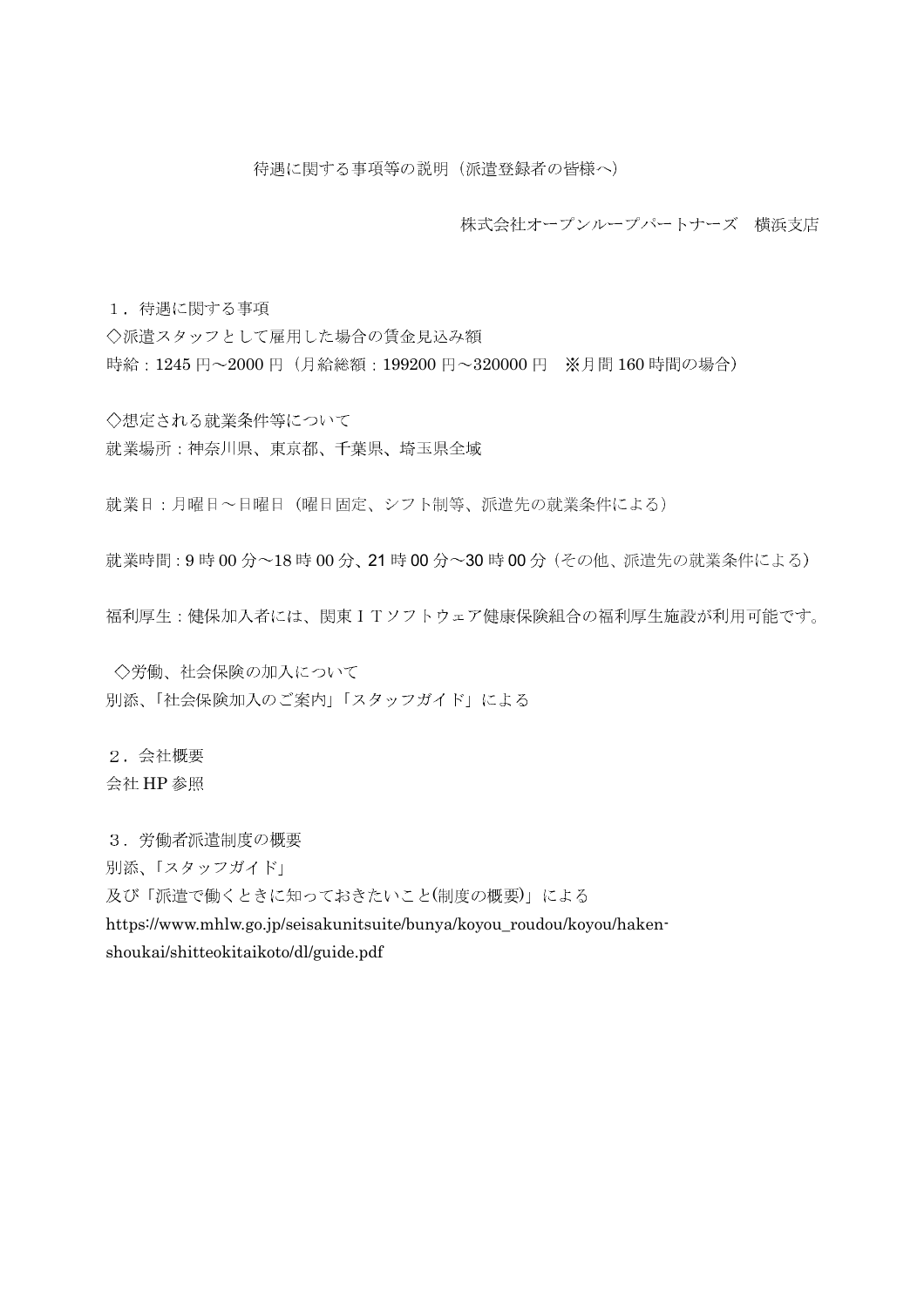株式会社オープンループパートナーズ 静岡支店

1. 待遇に関する事項

◇派遣スタッフとして雇用した場合の賃金見込み額 時給: 1100円~1700円 (月給総額: 176000円~272000円 ※月間160時間の場合)

◇想定される就業条件等について 就業場所:静岡市、沼津市、浜松市、を主とする静岡県全域

就業日:月曜日~日曜日 (曜日固定、シフト制等、派遣先の就業条件による)

就業時間: 9時 00分~18時 00分、9時 30分~18時 30分 (その他、派遣先の就業条件による)

福利厚生:健保加入者には、関東ITソフトウェア健康保険組合の福利厚生施設が利用可能です。

◇労働、社会保険の加入について 別添、「社会保険加入のご案内」「スタッフガイド」による

2. 会社概要 会社 HP 参照

3. 労働者派遣制度の概要

別添、「スタッフガイド」

及び「派遣で働くときに知っておきたいこと(制度の概要)」による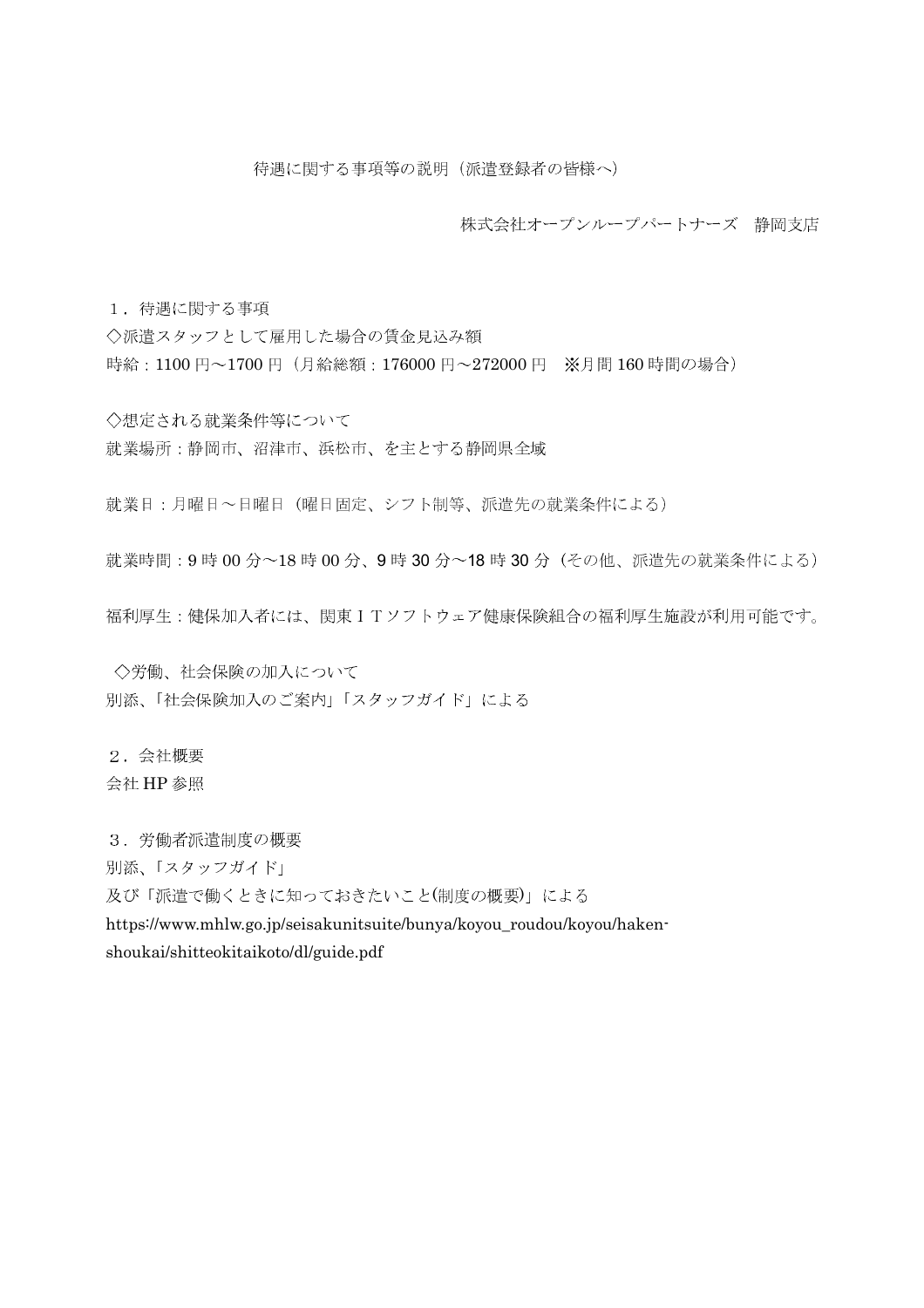株式会社オープンループパートナーズ 名古屋支店

1. 待遇に関する事項

◇派遣スタッフとして雇用した場合の賃金見込み額 時給: 1100円~2020円 (月給総額: 176000円~323200円 ※月間160時間の場合)

◇想定される就業条件等について 就業場所:名古屋市、一宮市、小牧市、春日井市を主とする愛知県全域、岐阜県、静岡県

就業日:月曜日~日曜日 (曜日固定、シフト制等、派遣先の就業条件による)

就業時間: 9時 00分~18時 00分、21時 00分~30時 00分 (その他、派遣先の就業条件による)

福利厚生:健保加入者には、関東ITソフトウェア健康保険組合の福利厚生施設が利用可能です。

◇労働、社会保険の加入について 別添、「社会保険加入のご案内」「スタッフガイド」による

2. 会社概要 会社 HP 参照

3. 労働者派遣制度の概要

別添、「スタッフガイド」

及び「派遣で働くときに知っておきたいこと(制度の概要)」による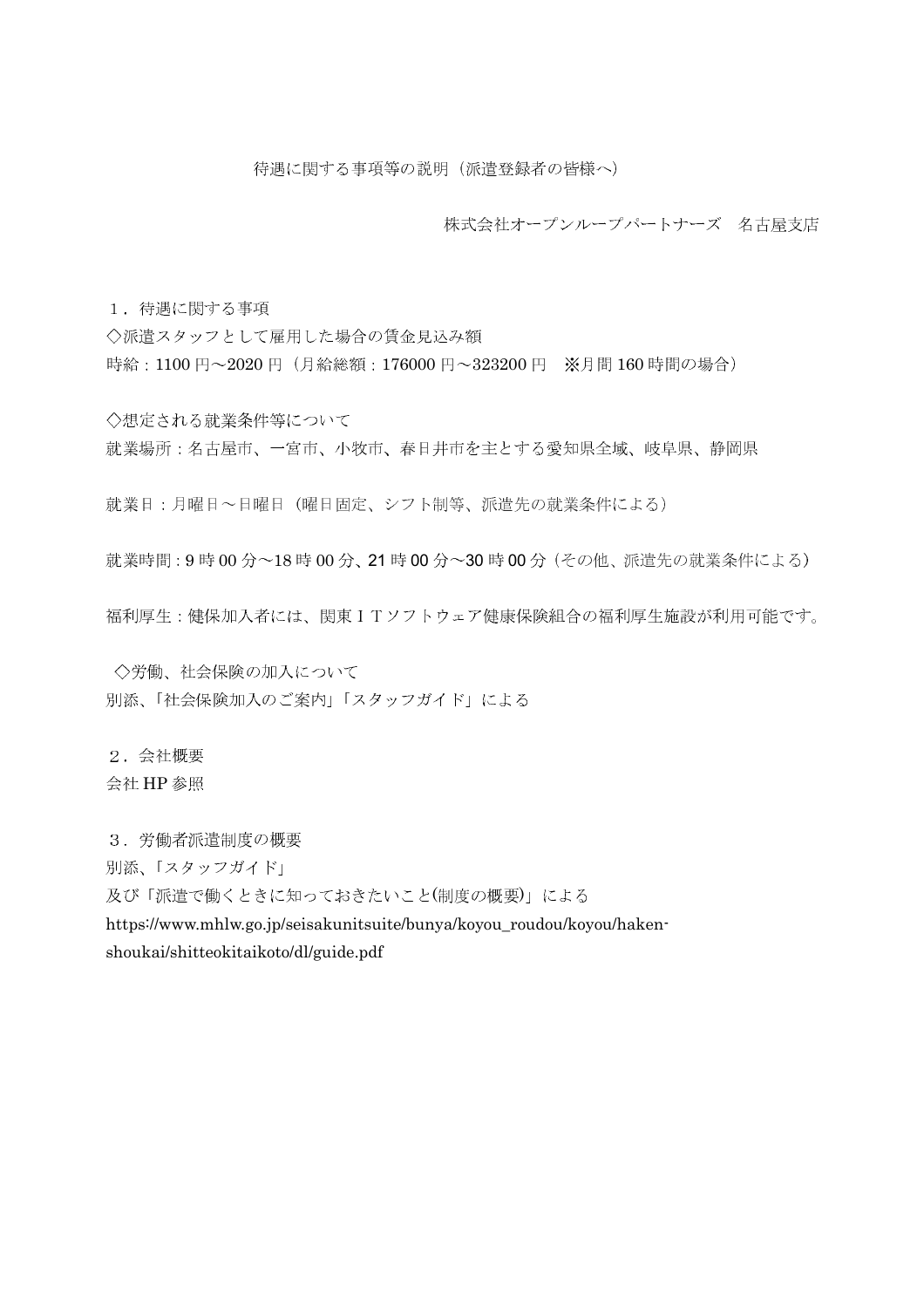株式会社オープンループパートナーズ 四日市支店

1. 待遇に関する事項

◇派遣スタッフとして雇用した場合の賃金見込み額 時給: 1100円~1700円 (月給総額: 176000円~272000円 ※月間160時間の場合)

◇想定される就業条件等について 就業場所:四日市市、桑名市、鈴鹿市、津市を主とする三重県全域

就業日:月曜日~日曜日 (曜日固定、シフト制等、派遣先の就業条件による)

就業時間: 8時 00分~17時 00分、9時 00分~18時 00分 (その他、派遣先の就業条件による)

福利厚生:健保加入者には、関東ITソフトウェア健康保険組合の福利厚生施設が利用可能です。

◇労働、社会保険の加入について 別添、「社会保険加入のご案内」「スタッフガイド」による

2. 会社概要 会社 HP 参照

3. 労働者派遣制度の概要

別添、「スタッフガイド」

及び「派遣で働くときに知っておきたいこと(制度の概要)」による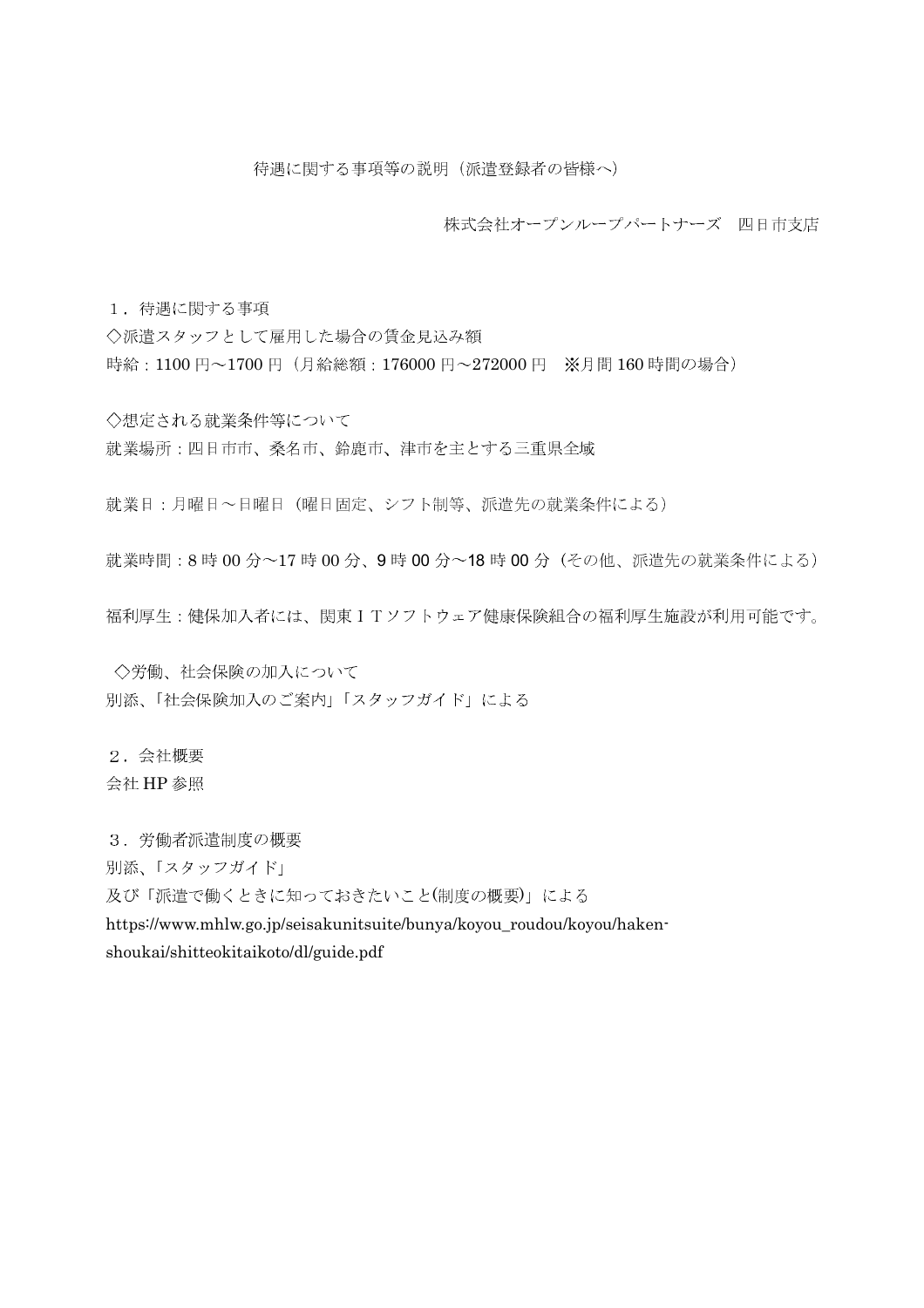株式会社オープンループパートナーズ 梅田支店

1. 待遇に関する事項

◇派遣スタッフとして雇用した場合の賃金見込み額 時給: 1090円~1550円 (月給総額: 174400円~248000円 ※月間160時間の場合)

◇想定される就業条件等について 就業場所:大阪府、京都府、兵庫県、奈良県、和歌山県、滋賀県

就業日:月曜日~日曜日 (曜日固定、シフト制等、派遣先の就業条件による)

就業時間: 9時 00分~18時 00分、22時 00分~31時 00分 (その他、派遣先の就業条件による)

福利厚生:健保加入者には、関東ITソフトウェア健康保険組合の福利厚生施設が利用可能です。

◇労働、社会保険の加入について 別添、「社会保険加入のご案内」「スタッフガイド」による

2. 会社概要 会社 HP 参照

3. 労働者派遣制度の概要

別添、「スタッフガイド」

及び「派遣で働くときに知っておきたいこと(制度の概要)」による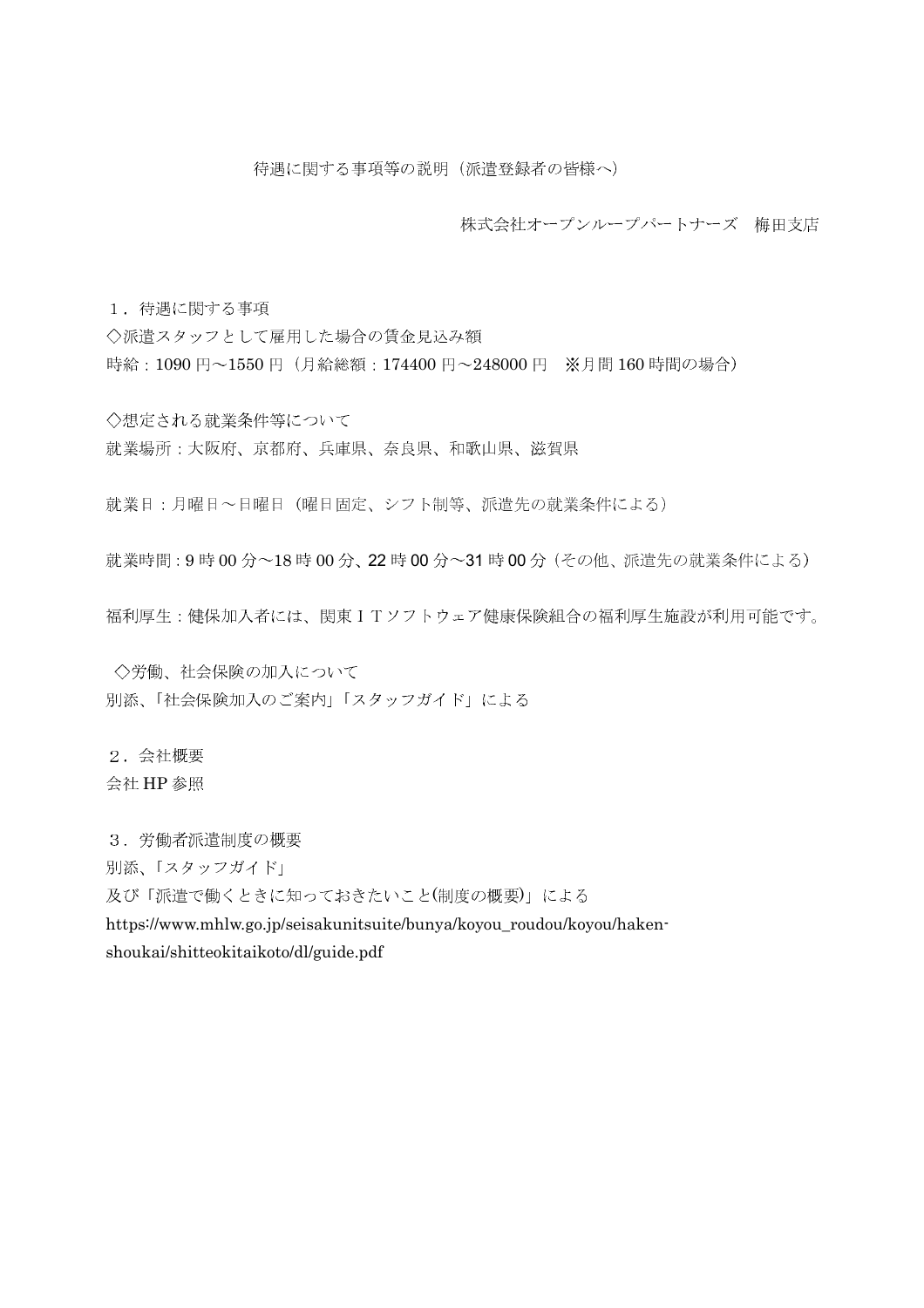株式会社オープンループパートナーズ 神戸支店

1. 待遇に関する事項

◇派遣スタッフとして雇用した場合の賃金見込み額 時給: 950円~1700円 (月給総額: 152000円~272000円 ※月間160時間の場合)

◇想定される就業条件等について 就業場所:兵庫県、大阪府、京都府、滋賀県、徳島県

就業日:月曜日~日曜日 (曜日固定、シフト制等、派遣先の就業条件による)

就業時間: 9時 00分~18時 00分、12時 00分~21時 00分 (その他、派遣先の就業条件による)

福利厚生:健保加入者には、関東ITソフトウェア健康保険組合の福利厚生施設が利用可能です。

◇労働、社会保険の加入について 別添、「社会保険加入のご案内」「スタッフガイド」による

2. 会社概要 会社 HP 参照

3. 労働者派遣制度の概要

別添、「スタッフガイド」

及び「派遣で働くときに知っておきたいこと(制度の概要)」による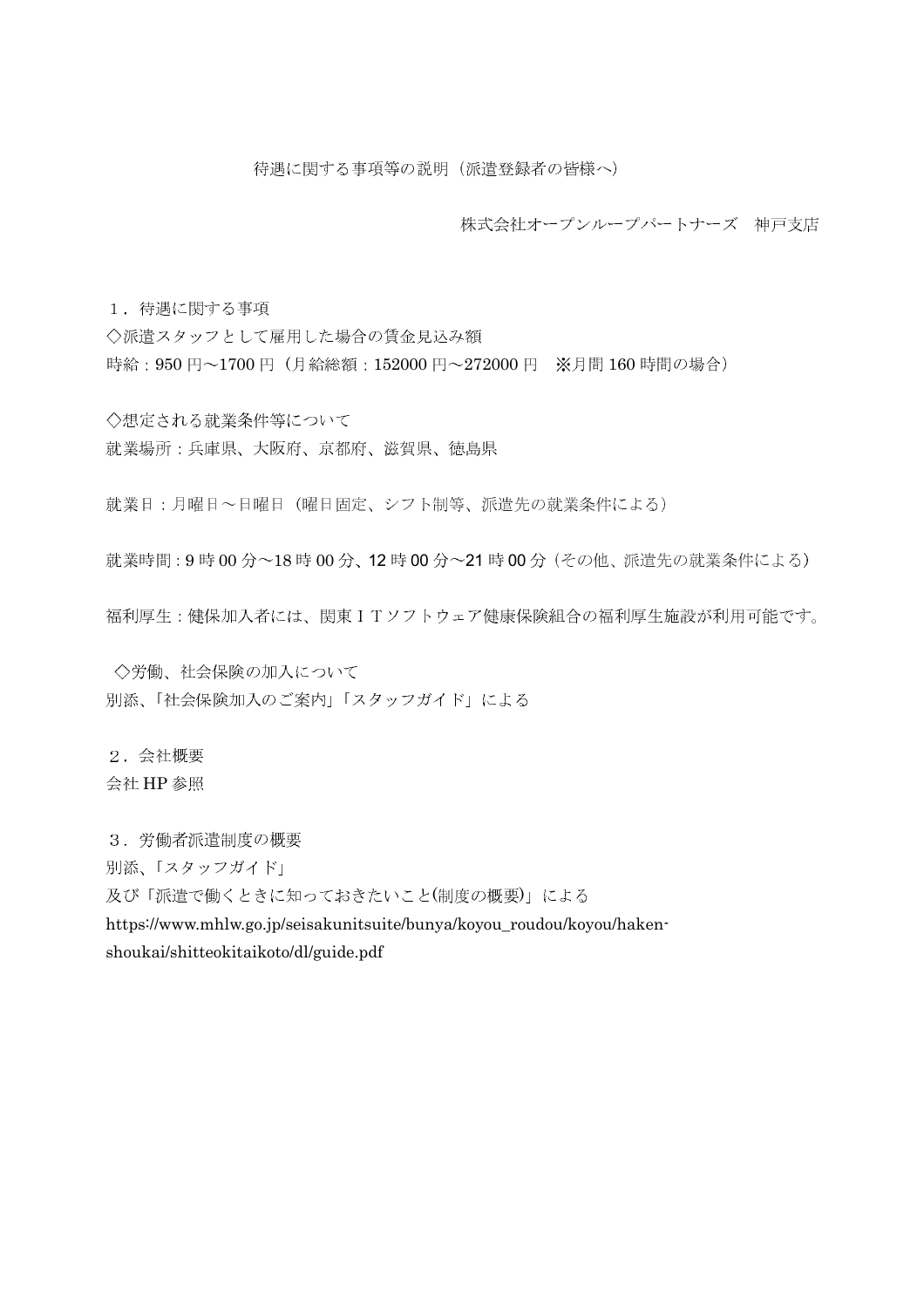株式会社オープンループパートナーズ 広島支店

1. 待遇に関する事項

◇派遣スタッフとして雇用した場合の賃金見込み額 時給: 1044円~1674円 (月給総額: 167040円~267840円 ※月間160時間の場合)

◇想定される就業条件等について 就業場所:東京都、島根県、岡山県、広島県、山口県、鳥取県

就業日:月曜日~日曜日 (曜日固定、シフト制等、派遣先の就業条件による)

就業時間: 9時 00分~18時 00分、10時 00分~19時 00分 (その他、派遣先の就業条件による)

福利厚生:健保加入者には、関東ITソフトウェア健康保険組合の福利厚生施設が利用可能です。

◇労働、社会保険の加入について 別添、「社会保険加入のご案内」「スタッフガイド」による

2. 会社概要 会社 HP 参照

3. 労働者派遣制度の概要

別添、「スタッフガイド」

及び「派遣で働くときに知っておきたいこと(制度の概要)」による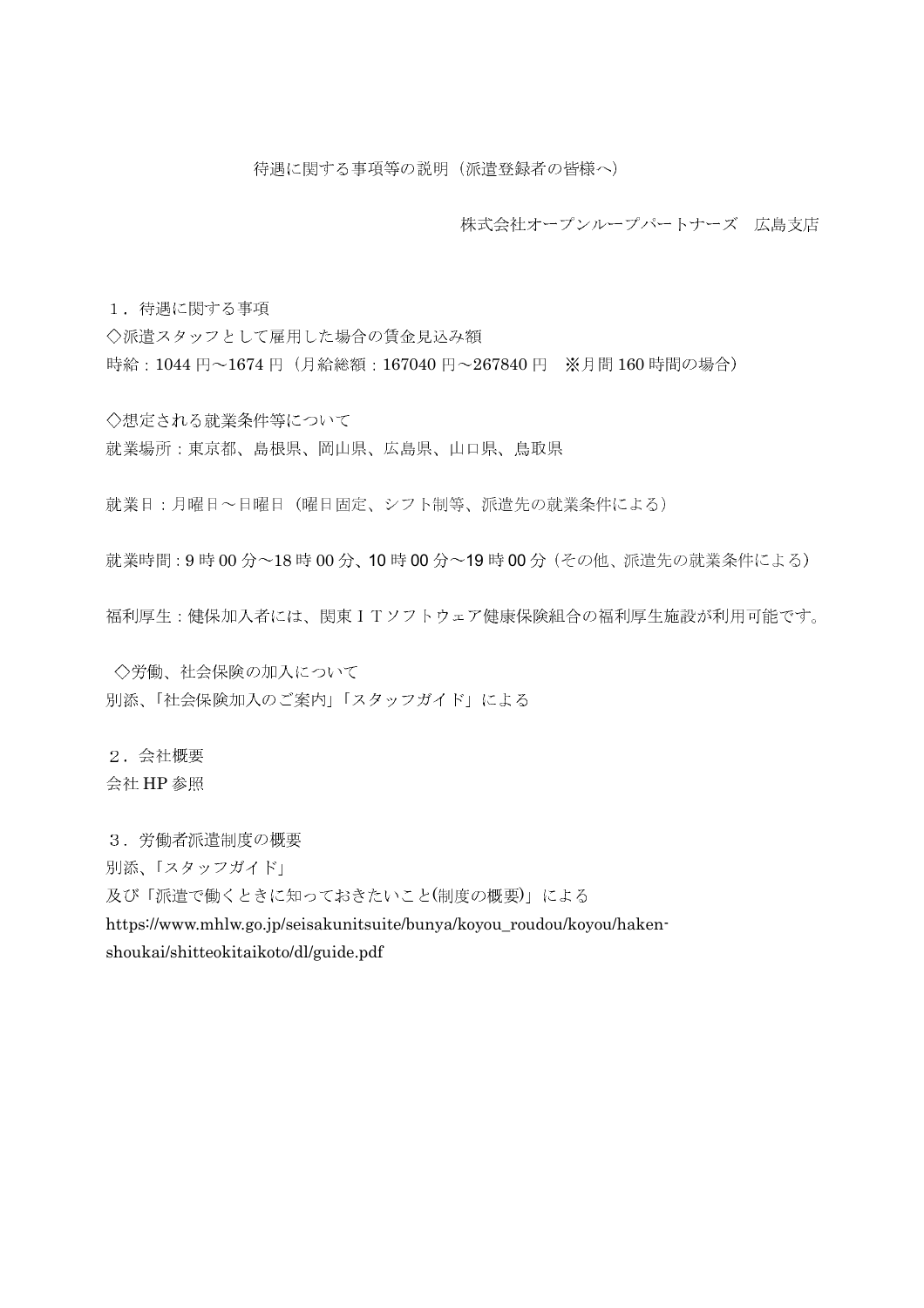株式会社オープンループパートナーズ 松山支店

1. 待遇に関する事項

◇派遣スタッフとして雇用した場合の賃金見込み額 時給: 1035円~1300円 (月給総額: 165600円~208000円 ※月間160時間の場合)

◇想定される就業条件等について

就業場所:松山市、東温市、今治市、西条市、新居浜市、四国中央市、松前町、砥部町、伊予市、 久万高原町、内子町、大洲市、西予市、八幡浜市、伊方町、鬼北町、松野町、宇和島市、愛南町、 高松市(香川県)

就業日:月曜日~日曜日 (曜日固定、シフト制等、派遣先の就業条件による)

就業時間: 8時 45分~17時15分、21時00分~28時00分 (その他、派遣先の就業条件による)

福利厚生:健保加入者には、関東ITソフトウェア健康保険組合の福利厚生施設が利用可能です。

○労働、社会保険の加入について 別添、「社会保険加入のご案内」「スタッフガイド」による

2. 会社概要

会社 HP 参照

3. 労働者派遣制度の概要

別添、「スタッフガイド」

及び「派遣で働くときに知っておきたいこと(制度の概要)」による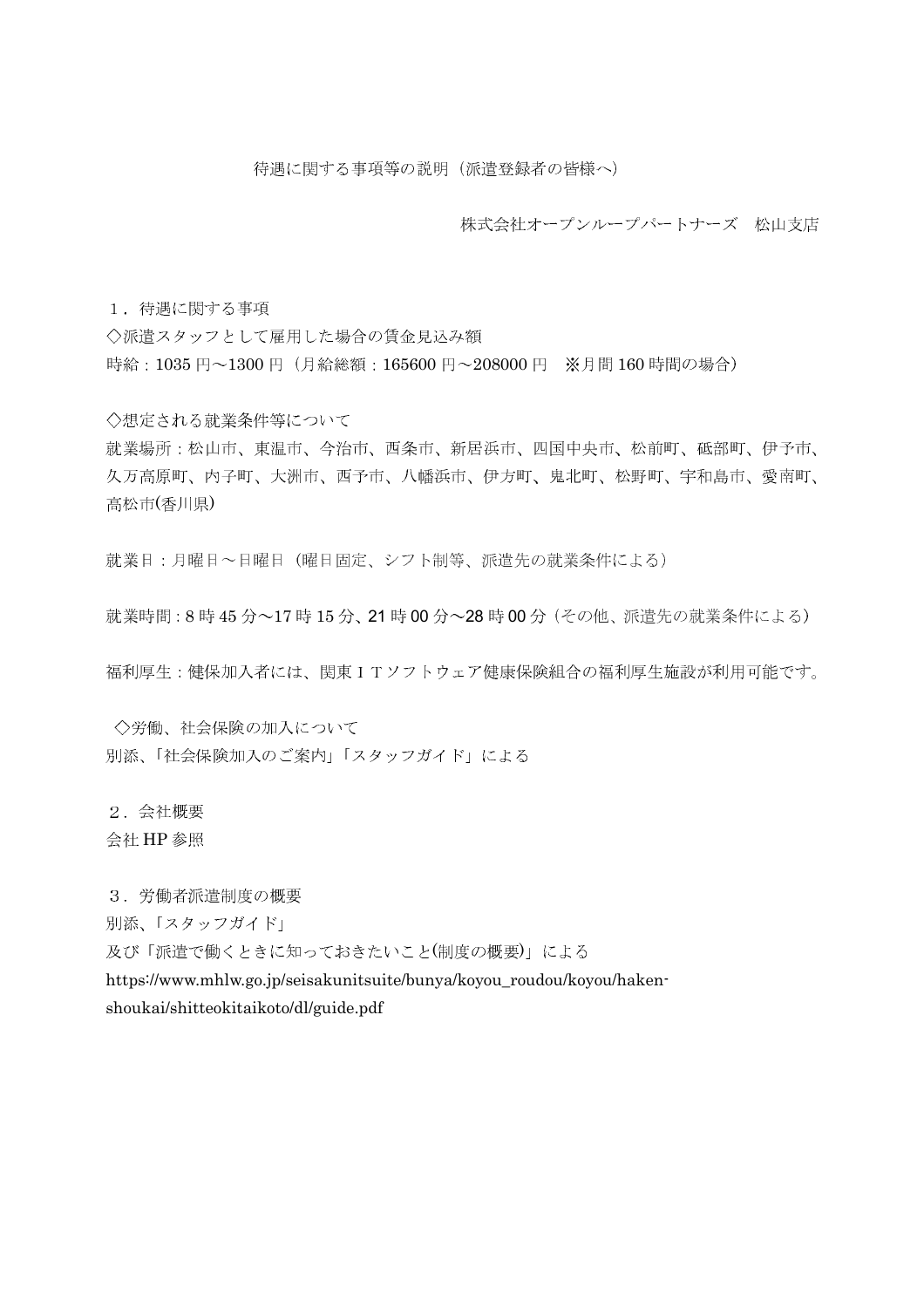株式会社オープンループパートナーズ 高知支店

1. 待遇に関する事項

◇派遣スタッフとして雇用した場合の賃金見込み額 時給: 820円~1200円 (月給総額: 131200円~192000円 ※月間160時間の場合)

◇想定される就業条件等について 就業場所:高知市、南国市、土佐市、須崎市、日高村、いの町、中土佐町、須崎市

就業日:月曜日~日曜日 (曜日固定、シフト制等、派遣先の就業条件による)

就業時間: 8時 00分~17時 00分、20時15分~29時15分 (その他、派遣先の就業条件による)

福利厚生:健保加入者には、関東ITソフトウェア健康保険組合の福利厚生施設が利用可能です。

◇労働、社会保険の加入について 別添、「社会保険加入のご案内」「スタッフガイド」による

2. 会社概要 会社 HP 参照

3. 労働者派遣制度の概要

別添、「スタッフガイド」

及び「派遣で働くときに知っておきたいこと(制度の概要)」による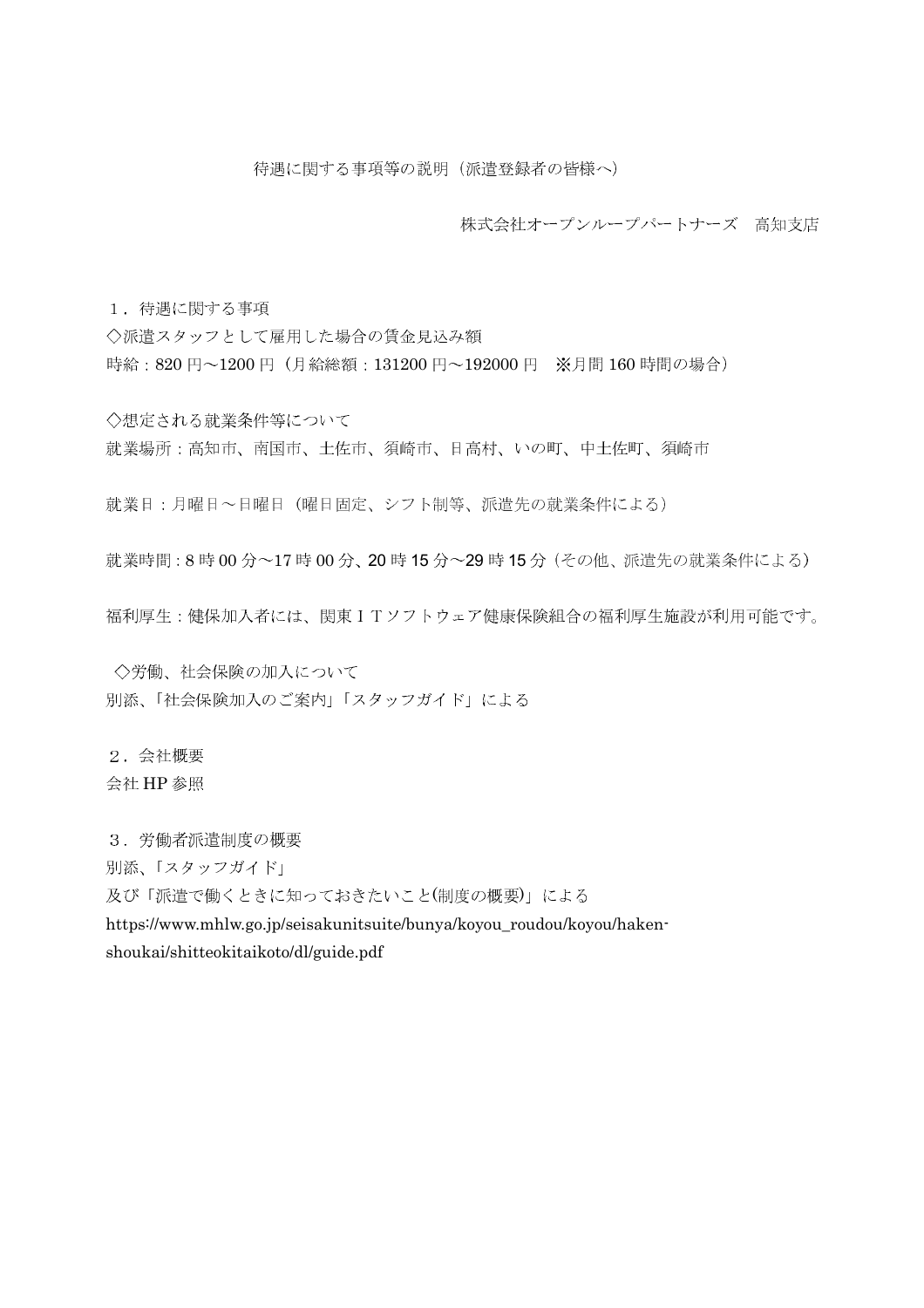株式会社オープンループパートナーズ 福岡支店

1. 待遇に関する事項

◇派遣スタッフとして雇用した場合の賃金見込み額 時給: 1040円~2100円 (月給総額: 166400円~336000円 ※月間160時間の場合)

◇想定される就業条件等について 就業場所:福岡市、福岡市外、福岡県、佐賀県、大分県、長崎県、東京都

就業日:月曜日~日曜日 (曜日固定、シフト制等、派遣先の就業条件による)

就業時間: 9時 00分~18時 00分、21時 00分~30時 00分 (その他、派遣先の就業条件による)

福利厚生:健保加入者には、関東ITソフトウェア健康保険組合の福利厚生施設が利用可能です。

◇労働、社会保険の加入について 別添、「社会保険加入のご案内」「スタッフガイド」による

2. 会社概要 会社 HP 参照

3. 労働者派遣制度の概要

別添、「スタッフガイド」

及び「派遣で働くときに知っておきたいこと(制度の概要)」による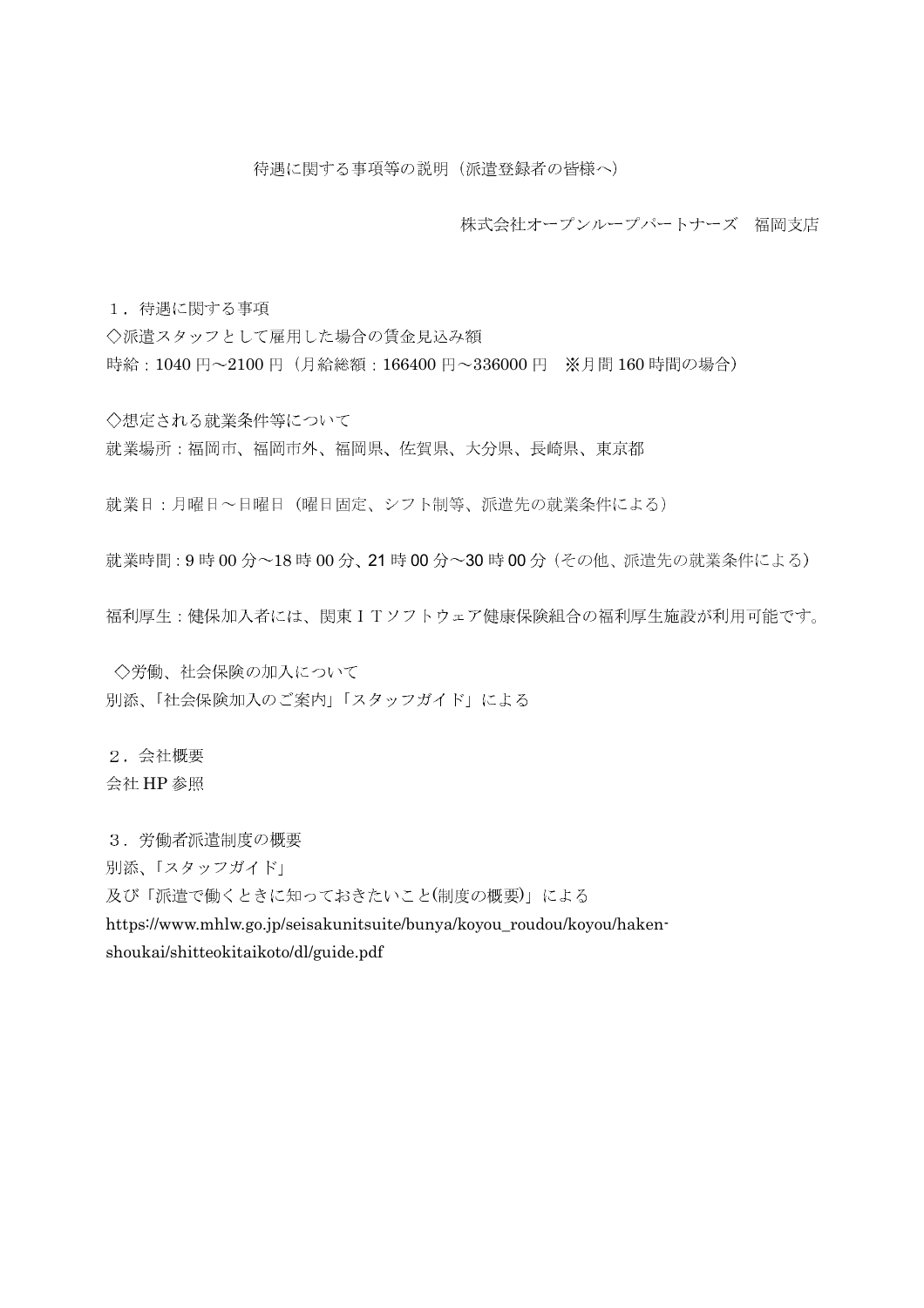株式会社オープンループパートナーズ 北九州支店

1. 待遇に関する事項

◇派遣スタッフとして雇用した場合の賃金見込み額 時給: 1100円~2100円 (月給総額: 176000円~336000円 ※月間160時間の場合)

◇想定される就業条件等について

就業場所:北九州市、行橋市、中間市、田川市、田川郡、飯塚市、鞍手郡、宮若市、直方市、 宗像市、福津市、嘉麻市、福岡市、古賀市、遠賀郡、下関市、宇部市、山陽小野田市、防府市、 山口市、長門市、萩市、豊前市、京都郡、中津市、大分市、別府市、津久見市、由布市、臼杵市、 宇佐市、豊後高田市

就業日:月曜日~日曜日(曜日固定、シフト制等、派遣先の就業条件による)

就業時間: 9時 00分~18時 00分、21時 00分~30時 00分 (その他、派遣先の就業条件による)

福利厚生:健保加入者には、関東ITソフトウェア健康保険組合の福利厚生施設が利用可能です。

◇労働、社会保険の加入について 別添、「社会保険加入のご案内」「スタッフガイド」による

2. 会社概要

会社 HP 参照

3. 労働者派遣制度の概要

別添、「スタッフガイド」

及び「派遣で働くときに知っておきたいこと(制度の概要)」による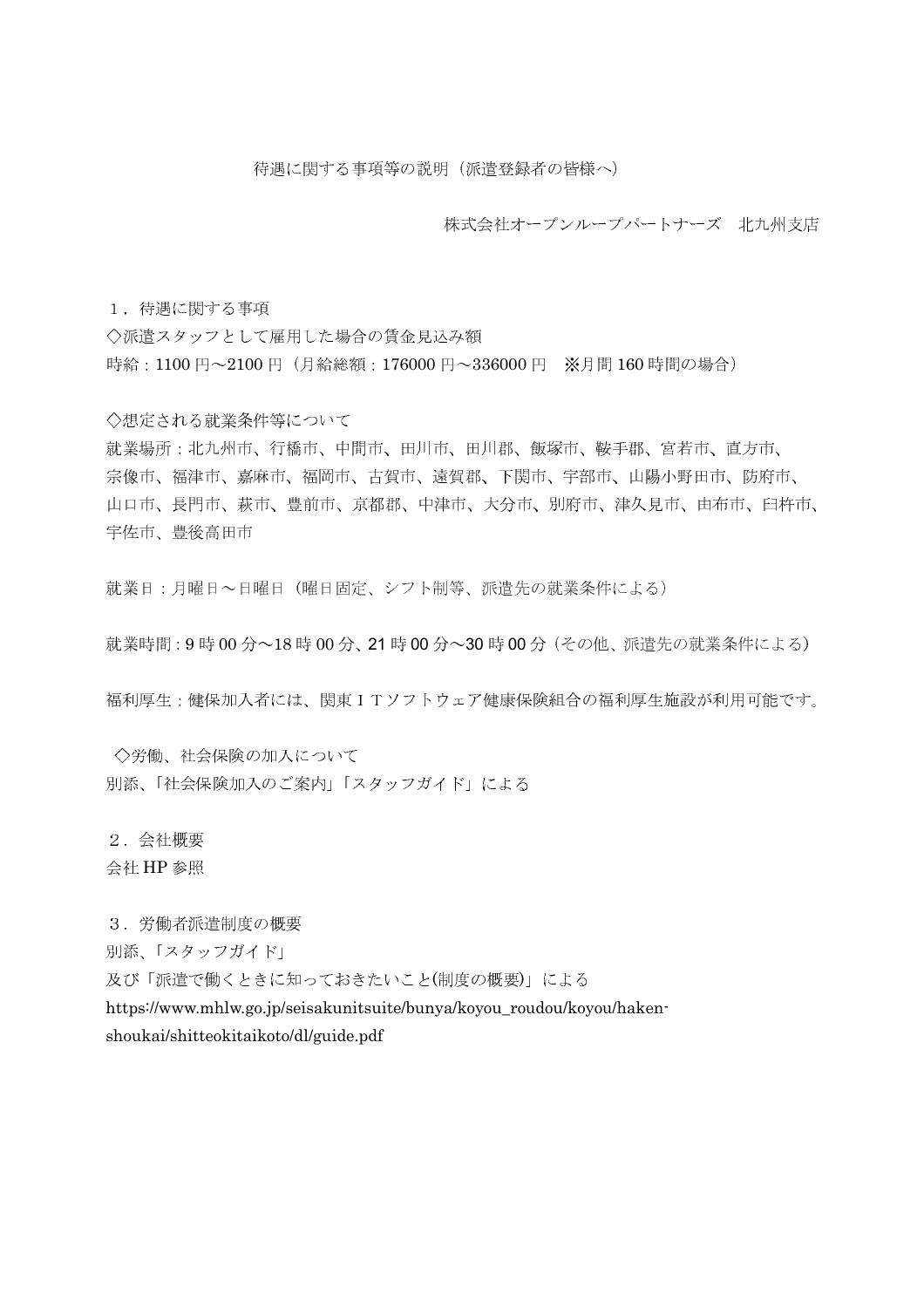株式会社オープンループパートナーズ 熊本支店

1. 待遇に関する事項

◇派遣スタッフとして雇用した場合の賃金見込み額 時給: 988円~1700円 (月給総額: 158080円~272000円 ※月間160時間の場合)

◇想定される就業条件等について 就業場所:熊本市、宇土市、宇城市、八代市、上益城郡、菊池市、菊池郡、合志市、山鹿市、 玉名市、玉名郡、佐賀市、鳥栖市、大牟田市、筑後市、久留米市

就業日:月曜日~日曜日 (曜日固定、シフト制等、派遣先の就業条件による)

就業時間: 9時 00分~18時 00分、21時 00分~30時 00分 (その他、派遣先の就業条件による)

福利厚生:健保加入者には、関東ITソフトウェア健康保険組合の福利厚生施設が利用可能です。

◇労働、社会保険の加入について 別添、「社会保険加入のご案内」「スタッフガイド」による

2. 会社概要

会社 HP 参照

3. 労働者派遣制度の概要

別添、「スタッフガイド」

及び「派遣で働くときに知っておきたいこと(制度の概要)」による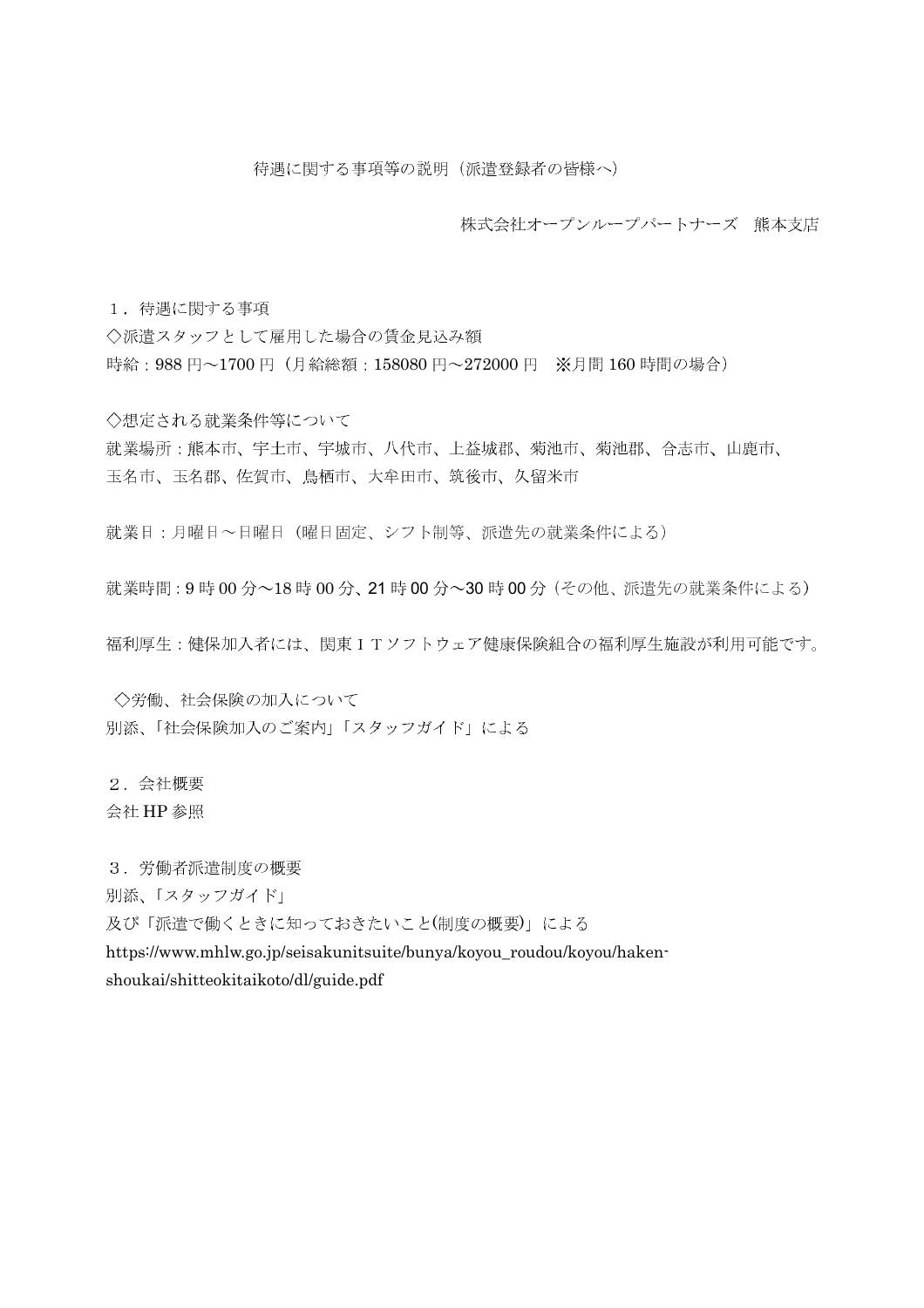株式会社オープンループパートナーズ 宮崎支店

1. 待遇に関する事項

◇派遣スタッフとして雇用した場合の賃金見込み額 時給: 996円~1260円 (月給総額: 159360円~201600円 ※月間160時間の場合)

◇想定される就業条件等について 就業場所:宮崎県全域

就業日:月曜日~日曜日 (曜日固定、シフト制等、派遣先の就業条件による)

就業時間: 9時00分~18時00分、11時00分~20時00分(その他、派遣先の就業条件による)

福利厚生:健保加入者には、関東ITソフトウェア健康保険組合の福利厚生施設が利用可能です。

◇労働、社会保険の加入について 別添、「社会保険加入のご案内」「スタッフガイド」による

2. 会社概要 会社 HP 参照

3. 労働者派遣制度の概要

別添、「スタッフガイド」

及び「派遣で働くときに知っておきたいこと(制度の概要)」による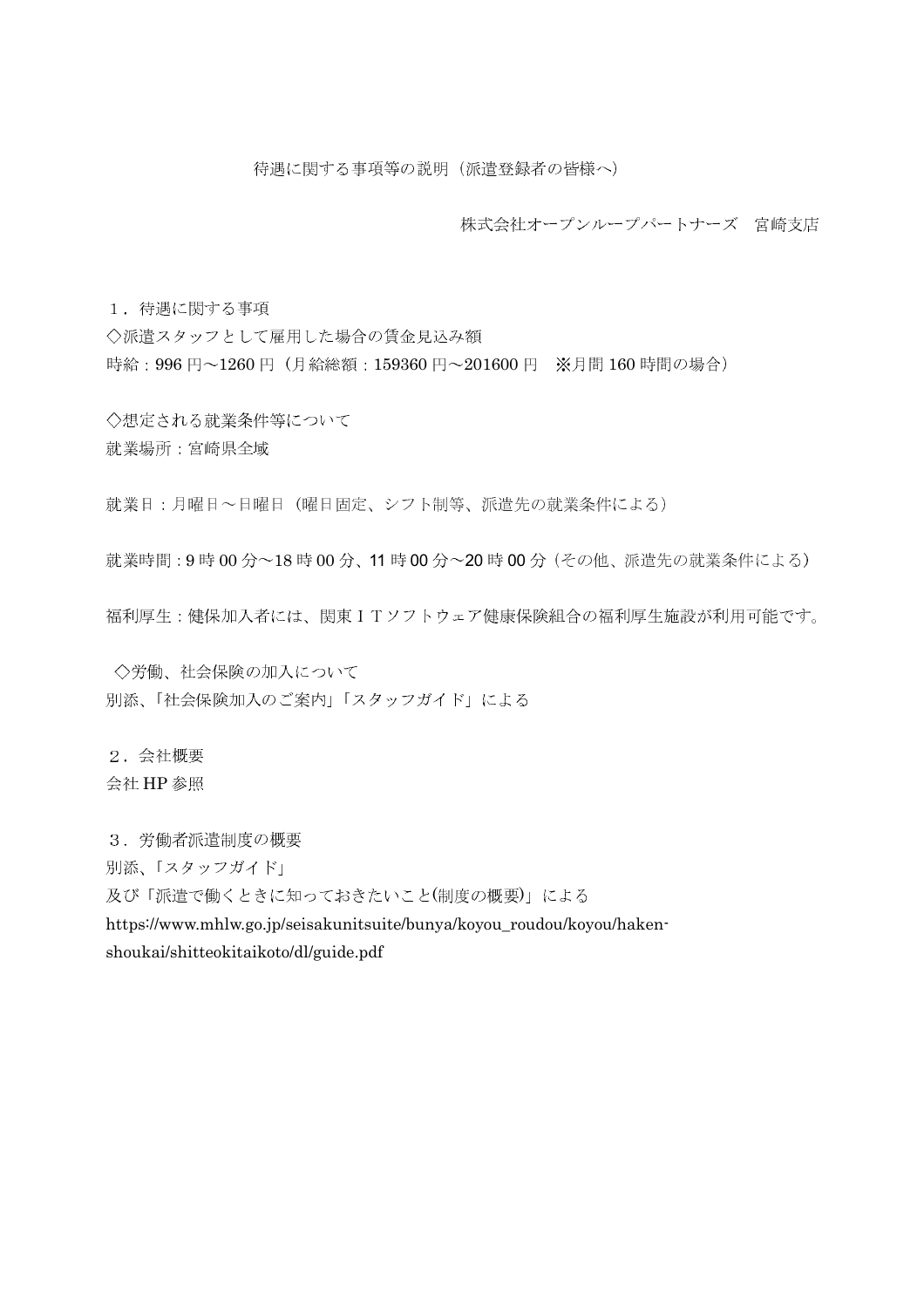株式会社オープンループパートナーズ 鹿児島支店

1. 待遇に関する事項

◇派遣スタッフとして雇用した場合の賃金見込み額 時給: 1025円~1300円 (月給総額: 164000円~208000円 ※月間160時間の場合)

◇想定される就業条件等について 就業場所:鹿児島県全域

就業日:月曜日~日曜日 (曜日固定、シフト制等、派遣先の就業条件による)

就業時間: 9時 00分~18時 00分、10時 00分~19時 00分 (その他、派遣先の就業条件による)

福利厚生:健保加入者には、関東ITソフトウェア健康保険組合の福利厚生施設が利用可能です。

◇労働、社会保険の加入について 別添、「社会保険加入のご案内」「スタッフガイド」による

2. 会社概要 会社 HP 参照

3. 労働者派遣制度の概要

別添、「スタッフガイド」

及び「派遣で働くときに知っておきたいこと(制度の概要)」による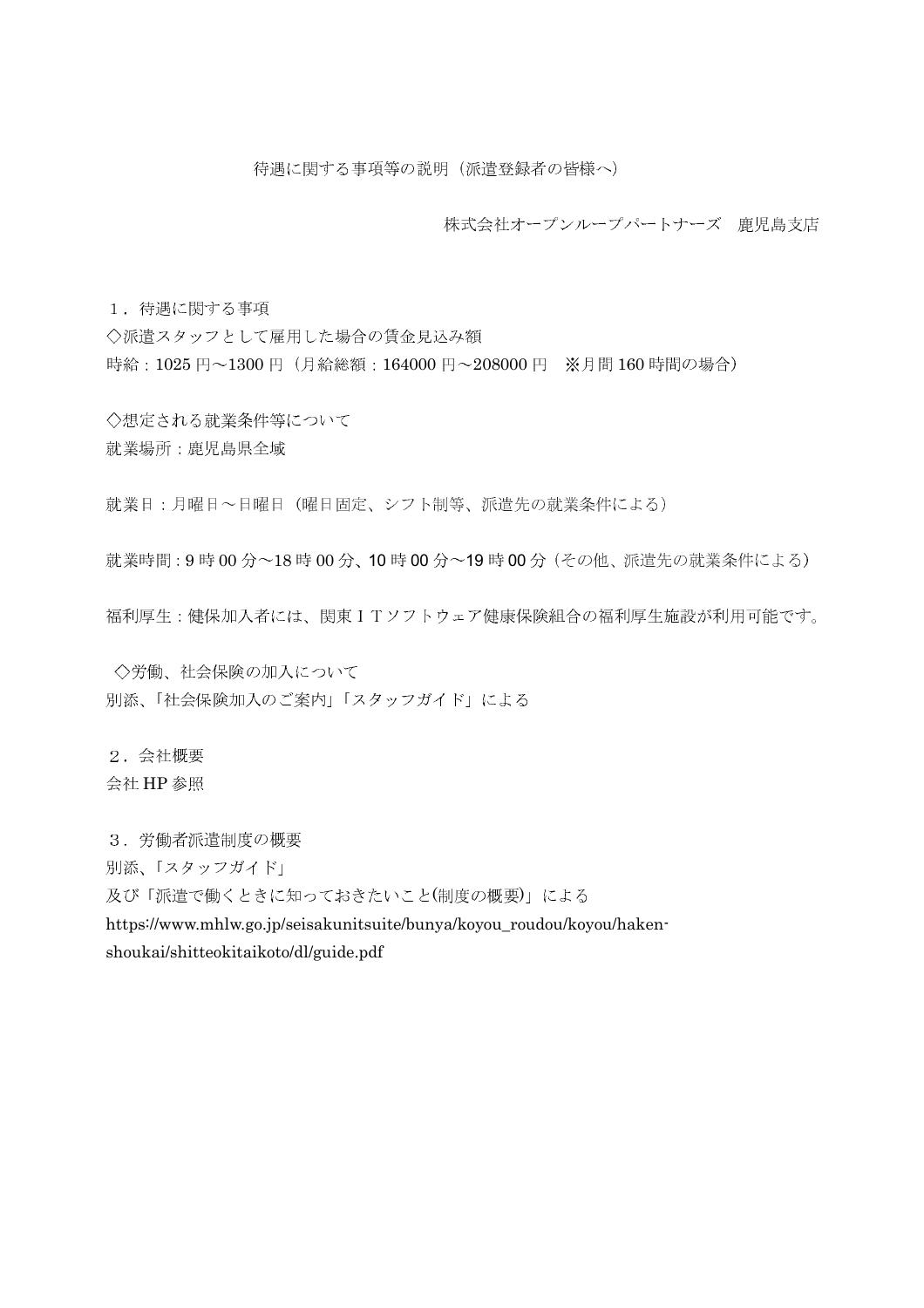株式会社オープンループパートナーズ 沖縄支店

1. 待遇に関する事項

◇派遣スタッフとして雇用した場合の賃金見込み額 時給: 1000円~1790円 (月給総額: 160000円~286400円 ※月間160時間の場合)

◇想定される就業条件等について 就業場所:那覇市、那覇市外、沖縄県、広島県、東京都

就業日:月曜日~日曜日 (曜日固定、シフト制等、派遣先の就業条件による)

就業時間: 9時 00分~18時 00分、11時 00分~20時 00分 (その他、派遣先の就業条件による)

福利厚生:健保加入者には、関東ITソフトウェア健康保険組合の福利厚生施設が利用可能です。

◇労働、社会保険の加入について 別添、「社会保険加入のご案内」「スタッフガイド」による

2. 会社概要 会社 HP 参照

3. 労働者派遣制度の概要

別添、「スタッフガイド」

及び「派遣で働くときに知っておきたいこと(制度の概要)」による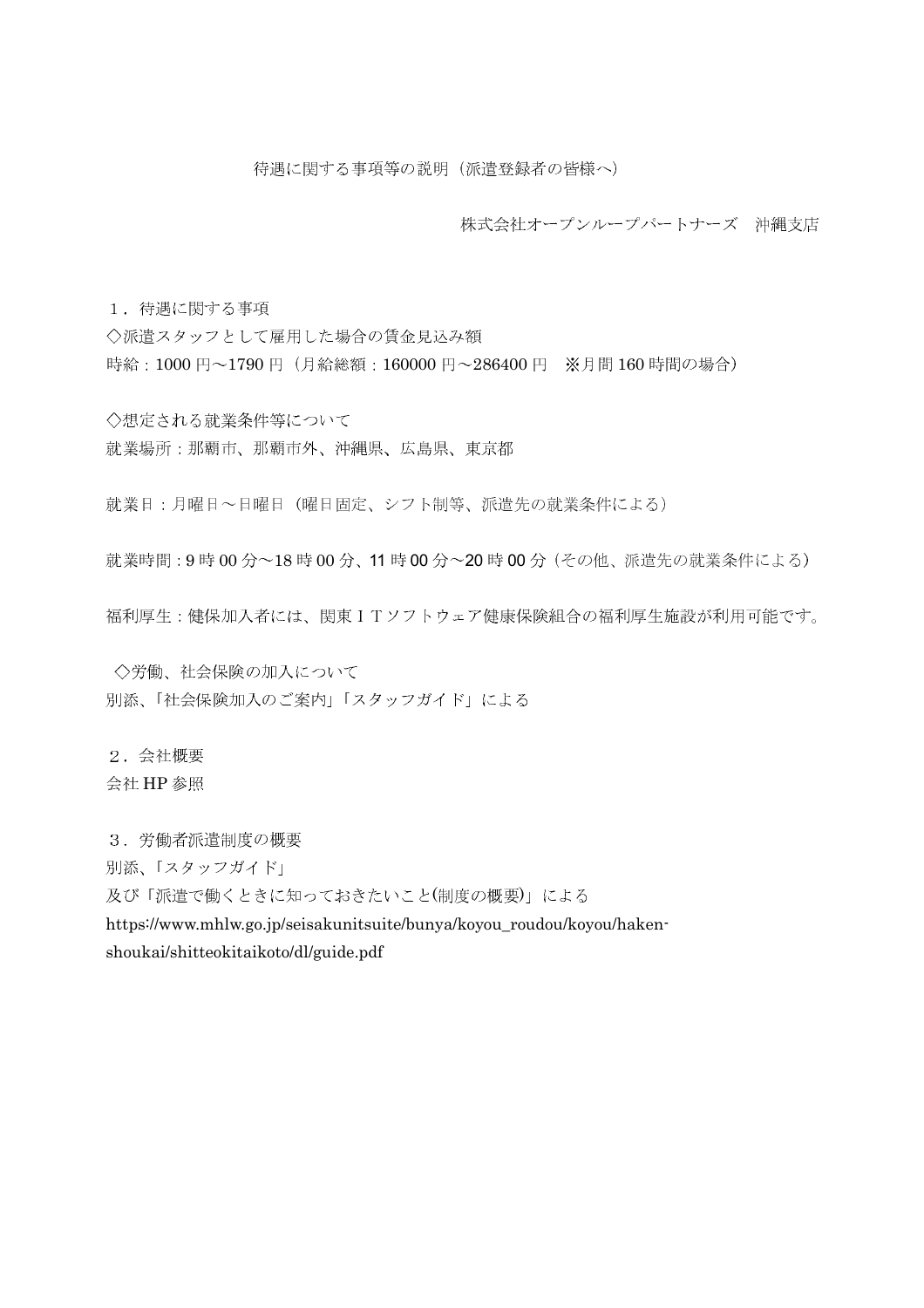株式会社オープンループパートナーズ MED 新宿支店

1. 待遇に関する事項

◇派遣スタッフとして雇用した場合の賃金見込み額 時給: 1300円~2500円 (月給総額: 208000円~400000円 ※月間160時間の場合)

◇想定される就業条件等について 就業場所:東京都、神奈川県、埼玉県、千葉県内の病院・介護施設

就業日:月曜日~日曜日 (曜日固定、シフト制等、派遣先の就業条件による)

就業時間: 9時 00分~18時 00分、21時 00分~30時 00分 (その他、派遣先の就業条件による)

福利厚生:健保加入者には、関東ITソフトウェア健康保険組合の福利厚生施設が利用可能です。

◇労働、社会保険の加入について 別添、「社会保険加入のご案内」「スタッフガイド」による

2. 会社概要 会社 HP 参照

3. 労働者派遣制度の概要

別添、「スタッフガイド」

及び「派遣で働くときに知っておきたいこと(制度の概要)」による